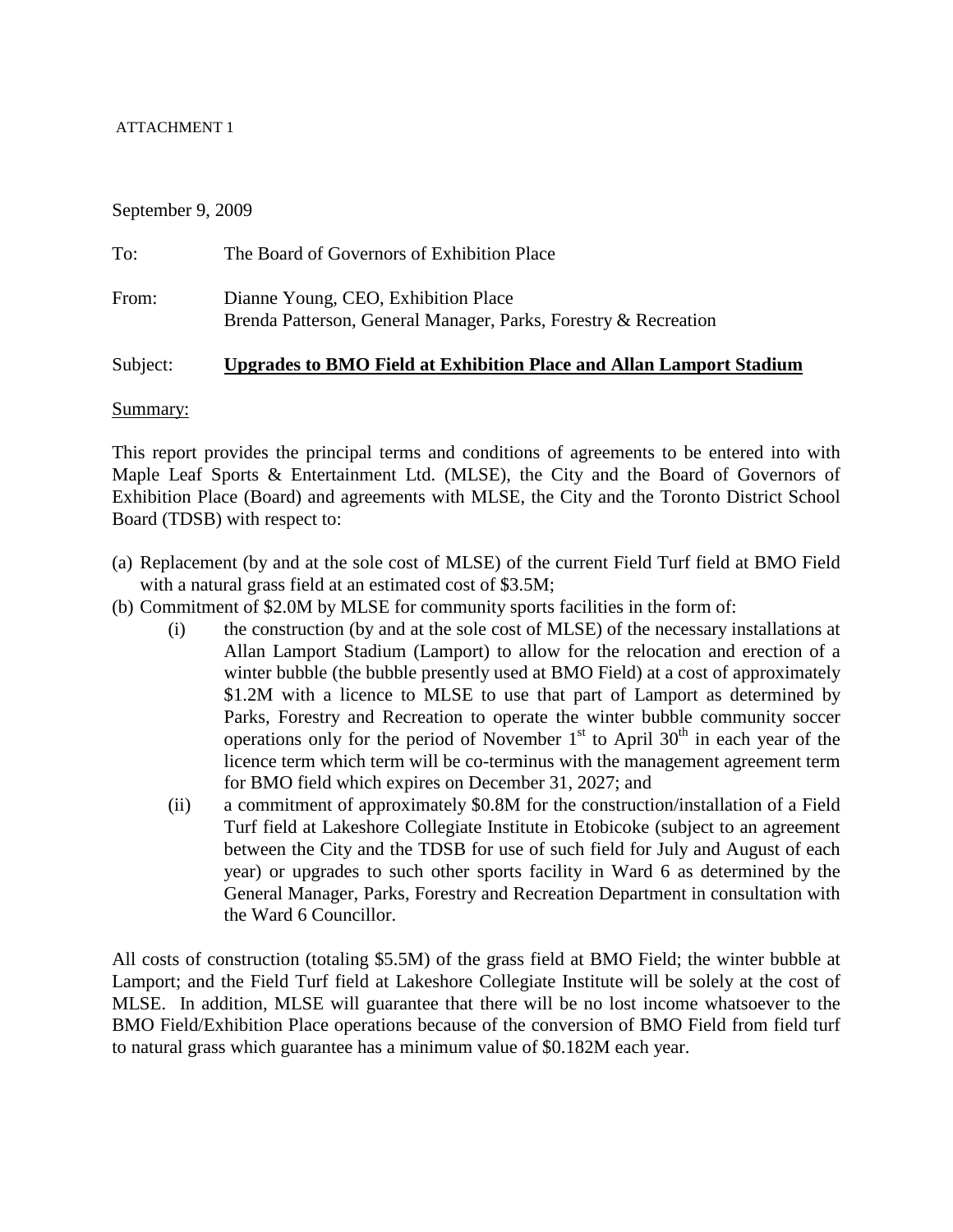Furthermore, at a minimum, MLSE is guaranteeing that MLSE will pay the City an amount of \$50,000 annually (escalated by CPI annually) to a Lamport Capital Reserve Fund to be set up by the City for replacement of the bubble and field turf at Lamport. In addition, the City will share with MLSE 50% of the net profits from Lamport which are estimated to be approximately \$22,000 annually. Finally, the Lakeshore Collegiate Institute site (or equivalent outdoor sport facility) has the potential of earning \$18,000 annually in rental revenues for the City based on the number of hours proposed to be booked in July and August each year as set out in Appendix "B" to this report.

From a community sports use perspective, the proposals noted above increase the potential community use by over one thousand (1,000) hours (with Lamport and BMO Field) as shown in Appendix "B" and by 2,849 hours if one adds the annual use of Lakeshore Collegiate Institute Field (or equivalent facility). In addition to this community use at BMO Field on natural grass, there will still be a right to use BMO Field by the City for 14 days, Ontario Soccer Association (OSA) for 6 days, Canadian Soccer Association (CSA) for 6 days, and the annual CNE for 18 days. The conversion of BMO Field to natural grass will be seen as a very positive direction by both the CSA and OSA for attracting major international teams to play in Toronto and also to attract premier FIFA competitions as stated by these organizations in letters attached as Appendices "C" and "D".

# **Recommendation(s):**

# **It is recommended that:**

- **1. The Letter of Intent (LOI) between the Board, the City and MLSE attached as Appendix "A" be approved:** 
	- **(a) by the Board, subject to approval of City Council, as such LOI amends the Management Agreement (between MLSE, the City and the Board with respect to BMO Field) and Team Licence Agreement (between MLSE, the City and the Board with respect to BMO Field) substantially on the terms and conditions outlined in Sections A and D of the LOI and such other terms and conditions as required by the Deputy City Manager & Chief Financial Officer, the CEO of Exhibition Place and the City Solicitor;**
	- **(b) by City Council, as such LOI addresses the upgrades and uses of Lamport and a licence agreement for Lamport Stadium to MLSE substantially on the terms and conditions outlined in Sections B and D of the LOI and such other terms and conditions as required by the Deputy City Manager & Chief Financial Officer, the General Manager of Parks, Forestry & Recreation and the City Solicitor; and**
	- **(c) by City Council, as such LOI addresses the upgrades and uses of Lakeshore Collegiate (or such other City or TDSB property located in Ward 6) substantially on the terms and conditions outlined in Sections C and D of the LOI and such other terms and conditions as required by the Deputy City Manager & Chief Financial Officer, the General Manager of Parks, Forestry & Recreation and the City Solicitor;**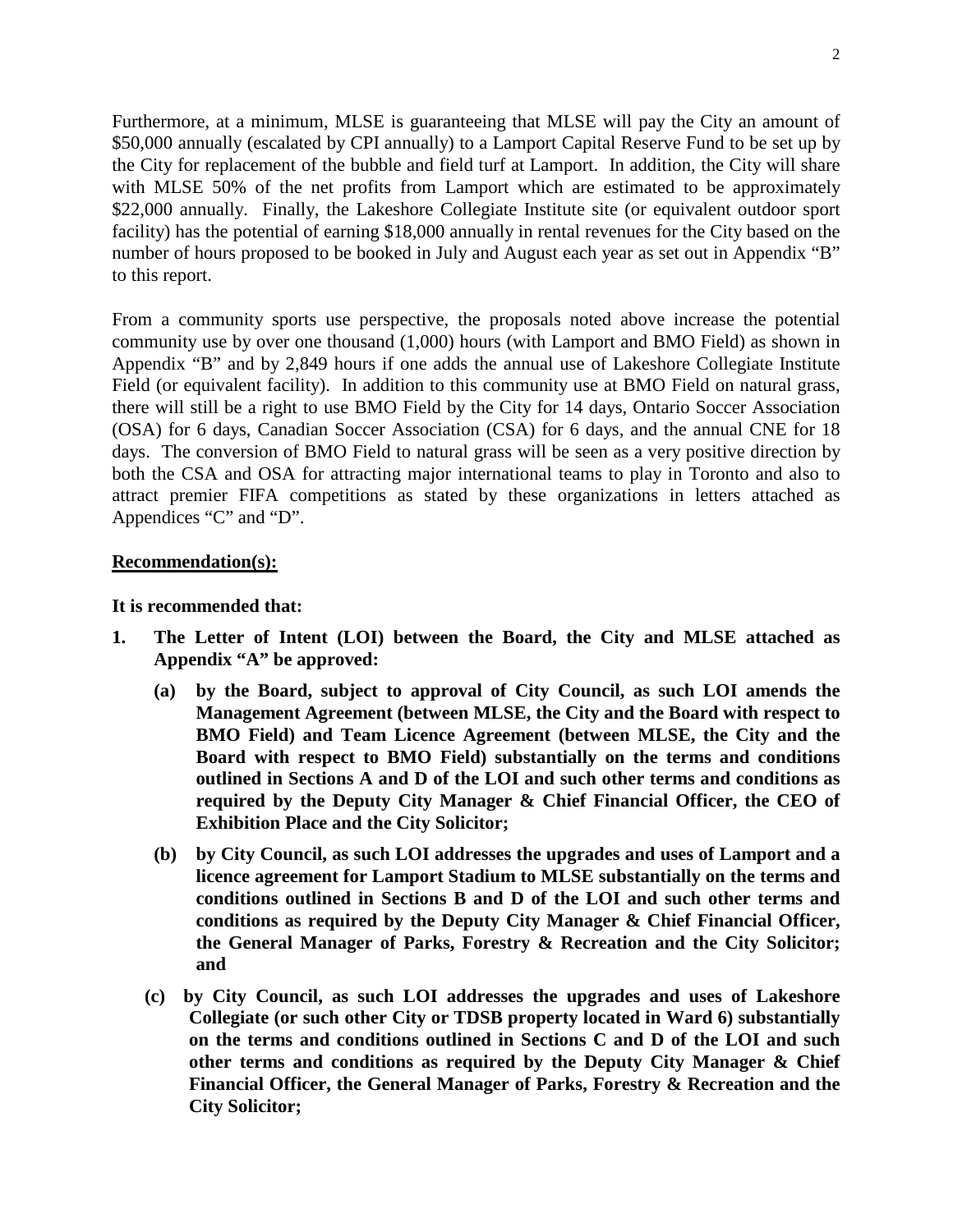- **2. City Council approve of the amendments to the Contribution Agreement between the City, the Province of Ontario and Government of Canada substantially on the terms and conditions outlined in paragraph 8 of the LOI between the Board, the City and MLSE attached as Appendix "A" to this report and such other terms and conditions as required by the Deputy City Manager & Chief Financial Officer and the City Solicitor;**
- **3. City Council approve of establishing an obligatory interest bearing reserve fund, called the "Allan Lamport Stadium Reserve Fund" to provide a source of funding for capital improvements for Lamport and the \$50,000 annual payment from MLSE to the City be paid into this Reserve Fund;**
- **4. The approval of the Board and City Council be expressly subject to receipt of approval from the TDSB (if required), the Province of Ontario and the Government of Canada and in the event that these preconditions are not satisfied and are not waived, the parties shall each have a right to terminate the LOI in which event, the parties shall remain responsible for their own costs incurred to the date of termination; and,**
- **5. That City Council declare the proposed upgraded Lamport Stadium to be a municipal capital facility for the purposes of the municipality and public use pursuant to section 252 of the** *City of Toronto Act, 2006***, and pass a by-law to authorize the entering into of an agreement for the provision of the facility, and request the City Clerk to give notice of the municipal capital facility by-law as required under the** *City of Toronto Act, 2006***.**

## Financial Impact:

The recommendations in this report will result in a capital investment of \$5.5M solely by MLSE in the Exhibition Place site, Lamport Stadium and Lakeshore (Etobicoke) Collegiate Sports Field (or other sport facility within Ward 6) for upgrading all three venues in the specific amounts as noted above in this report.

On the basis of the financial proformas provided by MLSE, the upgrades to be installed will result in minimum additional income of \$50,000 for the City to be paid into the Lamport Capital Reserve Fund and additionally, there is the potential that the City (Parks, Forestry and Recreation Department) will earn approximately \$22,000 from its 50% share of net profits from Lamport community use. In addition, the City Parks, Forestry and Recreation Department has the potential of earning \$18,000 from summer rentals of a upgraded field either at Lakeshore Collegiate or another sports facility within Ward 6.

MLSE has guaranteed that the proposed amendments in the Board agreements will have no negative financial impact on Exhibition Place revenues which guarantee has a value of \$182,000 annually. The change to natural grass at BMO Field has the potential of positive revenues to Exhibition Place from BMO Field operations of 50% of \$75,000 if just one major international soccer event is booked at BMO Field each year.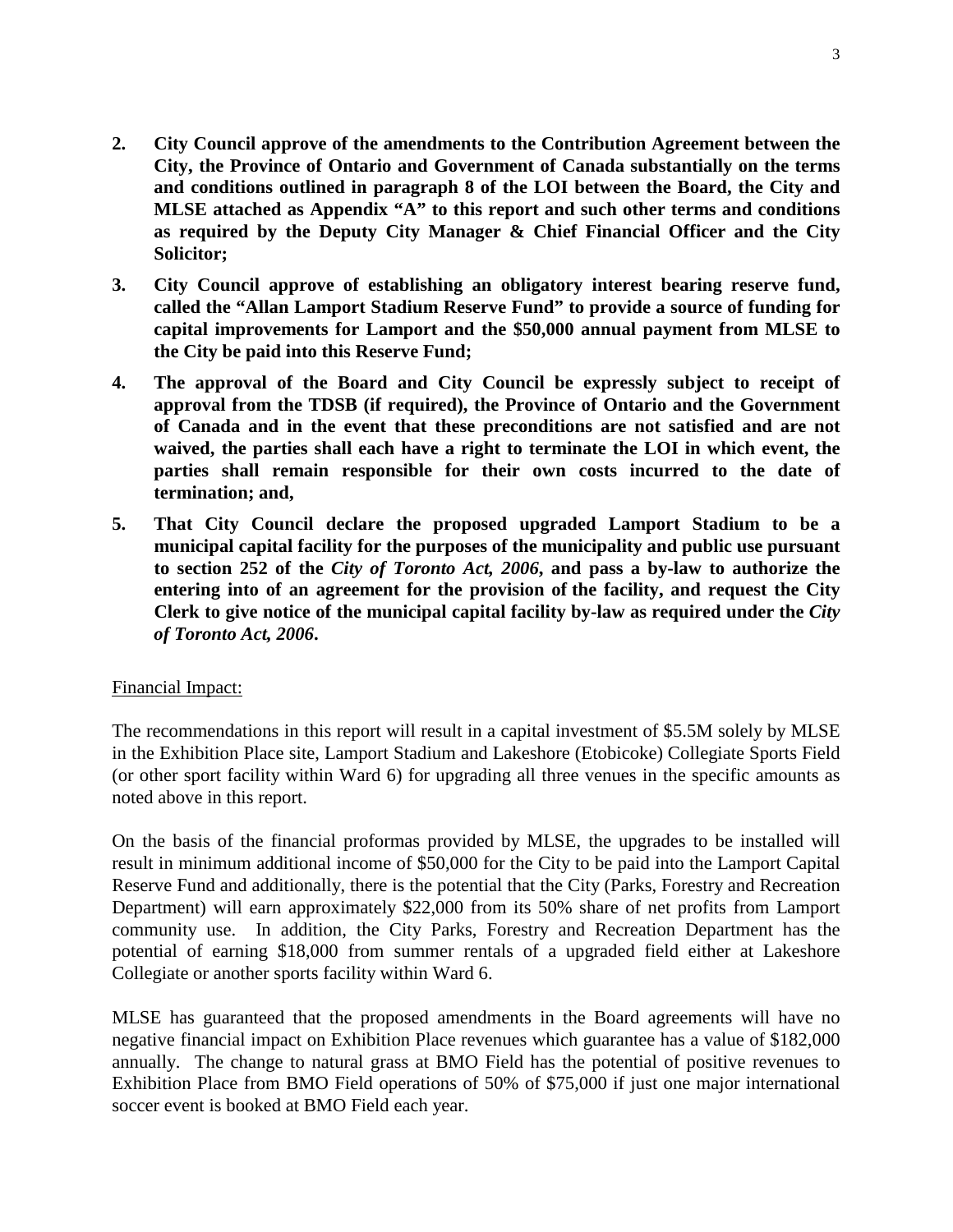# Decision History:

At its meeting of October 2005, the Board approved of entering into a project (construction) agreement, a management agreement and facility usage agreements between the Board, the City and MLSE.

At its meeting of October 26, 27, 28 and 31, 2005, City Council approved of Clause No. 36 of Report No. 9 of the Policy & Finance Committee which basically adopted the report and recommendations of the Board. In accordance with the Council authority, the Board, City, MLSE (as manager) and MLSE (as owner of Toronto FC) entered into a Management Agreement and Team Licence Agreement with respect to BMO Field.

# Comments:

The construction of the BMO Field soccer stadium which totaled \$62.8M was dependent on funding by the various levels of government (Federal \$27.2M; Provincial \$7.8M; Toronto \$9.8M; MLSE \$18.0M). Justification for the provision of government funding in 2005/6 was the commitment by FIFA and the Canadian Soccer Association (CSA) to hold the FIFA Men's Under 20 World Youth Championship in Canada in 2007 with Toronto being the host city where the final match was played. An economic impact analysis of the FIFA event showed total direct spending impact of this Championship in six cities in Canada of \$12.3M and indirect and induced spending of \$5.4M with the economic impact for Toronto being \$1.5M and \$2.1M respectively. This FIFA Championship was considered by all participants to be a resounding success.

The positive experience (both financially and entertainment value) of BMO Field soccer stadium post-FIFA Championship has been far above any projected expectations. Home to the Toronto FC, the stadium is sold out (20,000 seats) for each of the 20 home/friendly games. In addition, since its construction in 2006/07, the stadium was the site for the 2007 Genesis World Tour, the 2008 Major League All-Star Game and in 2009 hosted an exhibition game between the Toronto FC and Real Madrid and then during the 2009 CNE, hosted an exhibition game between Portugal's Benefica and Scotland's Celtics. The economic impact of all these major events for the City of Toronto would be in the range of \$10.0M to \$15.0M. In addition to these economic impacts, since opening, the stadium has contributed a total of \$2.1M (2007 – 2009) to Exhibition Place revenues in the form of a share of net profit from BMO Field and parking revenues.

The other major impact of BMO Field has been its contribution to community sports for the City and its residents which again was a major factor for the various levels of governments that contributed to the funding of this soccer stadium with its winter bubble. BMO Field has been very successful in attracting community soccer teams and as shown on Appendix "B". In 2008 the community used this facility a total of 4,895 hours and in addition to this use, the following organizations have rights to use the field:

• Canada Soccer Association for 6 days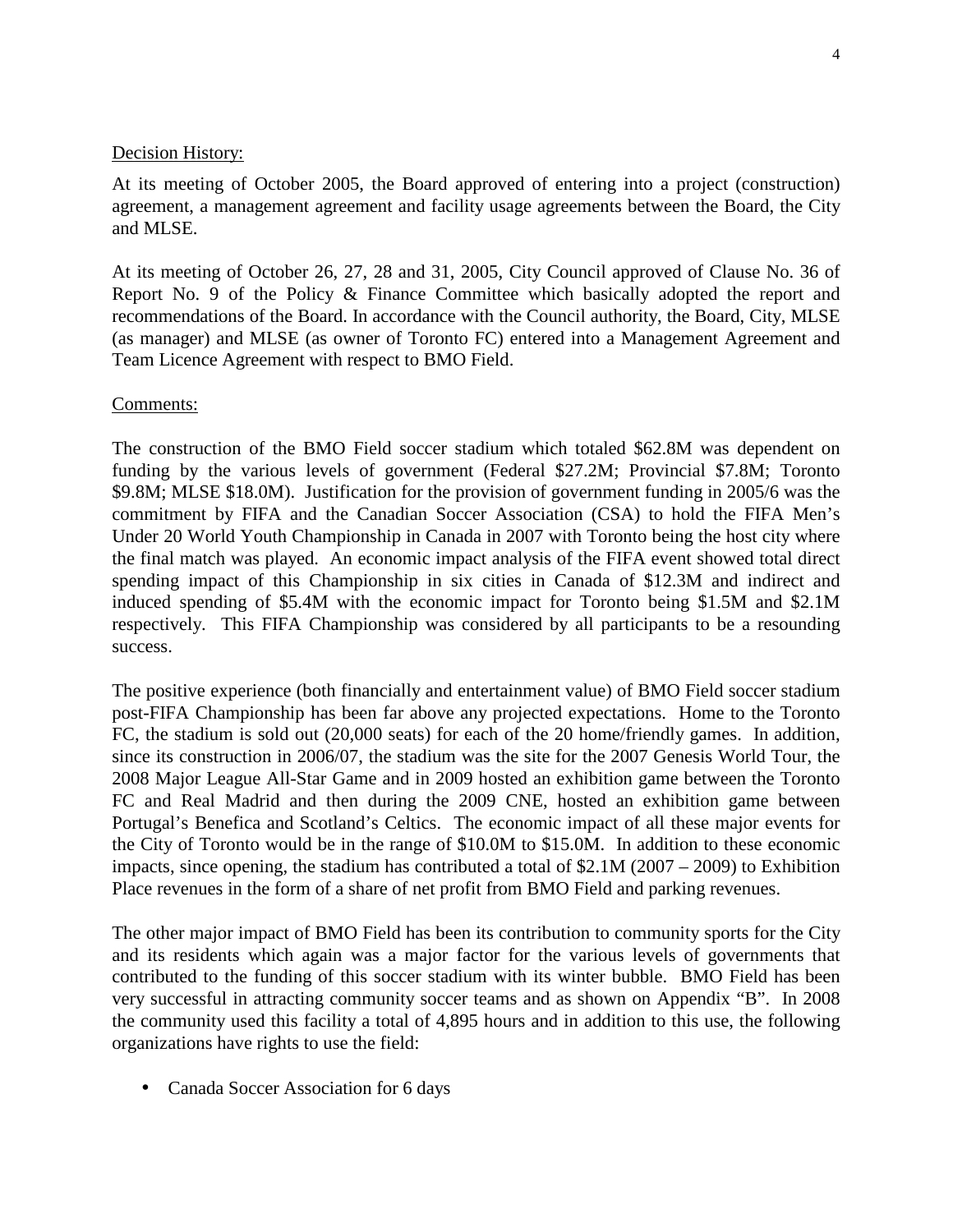- Ontario Soccer Association for 6 days
- City of Toronto for recreation use for 14 days
- Canadian National Exhibition (CNE) for 18 days
- City/Board can use the stadium for World's Fair and Olympics or other international events; for example, BMO Field is part of the City's 2014 Pan Am Bid

# Lamport Stadium

Parks, Forestry and Recreation Department operates and programs Lamport Stadium for a variety of activities including soccer, field hockey, lacrosse, football, baseball and several significant community events from May  $1<sup>st</sup>$  to October 31<sup>st</sup> each year. The stadium has lights, a public address system, a scoreboard, parking and ticket-taking facilities. A new artificial Field Turf surface was added in 2007 and, with the addition of a temporary solid surface, Lamport is capable of hosting many non-traditional events.

The prospect of a seasonal dome over the stadium surface will allow for year-round use of this downtown facility and expand the recreational opportunities throughout the year. This will greatly assist in meeting the demand for indoor soccer during the winter season.

With respect to the future replacement of the Field Turf and the Bubble at Lamport, it is estimated that the existing Field Turf (installed in 2008 at Lamport) will have to be replaced in 2016 at a cost of \$500,000 and the bubble (purchased in 2007 for BMO Field) will have to be replaced in 2026 at approximately \$800,000. Accordingly, a guaranteed contribution of \$50,000 annually by MLSE to the Lamport Capital Reserve Fund should result in sufficient funds to pay for 50% of these replacements as they are required.

# Risk of the Proposal

The risk to the Board/City of this proposal is no greater than the risk the Board/City has under the present agreements with MLSE relating to BMO Field. While it has not happened in the first three years of operations, if, for whatever reason, the MLSE projections are not achieved, then 50% of the operating deficits and any shortfalls in the capital funding must be funded by the Board/City. Pursuant to the existing agreements between the City/Board and MLSE, MLSE has provided a one-time non-revolving fund of \$250,000 to address operating shortfalls in the first instance. None of these funds have been used to date. However, if the \$250,000 fund is depleted, remaining operating shortfalls are to be funded equally by MLSE and the Board.

This risk profile has not been changed by this new proposal however, MLSE has provided within the LOI additional annual guarantees which total \$0.331M annually and are as follows:

- Guarantee payment to the City as part of the Lamport bubble operations lease \$50,000 which the City will set aside in a Lamport Capital Reserve Fund
- Payment to the City of 50% of any net revenues from Lamport estimated to be in the range of \$22,000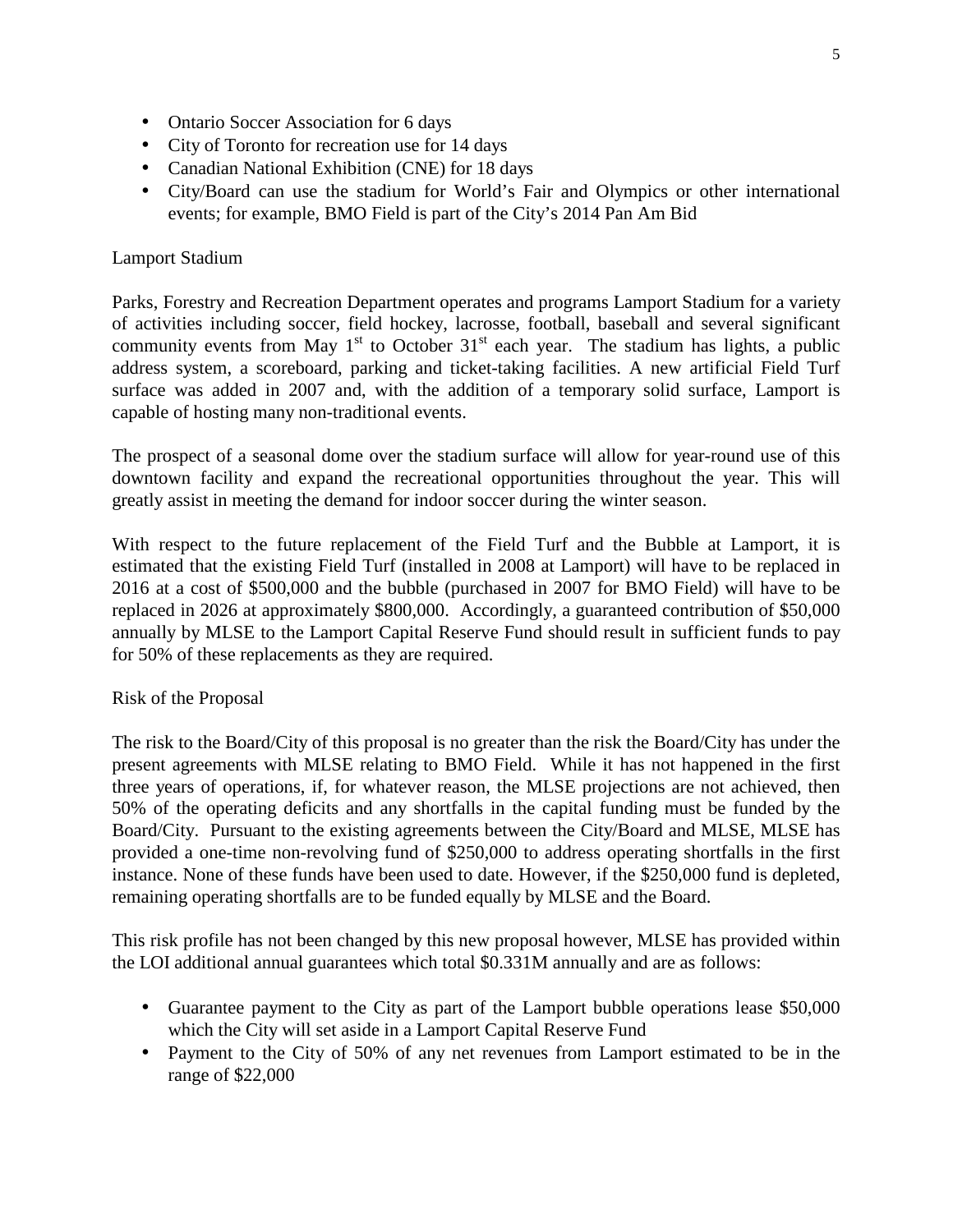- Guarantee payment to BMO Field of lost community use income of \$112,000 annually (increased by CPI annually)
- Guarantee payment to Exhibition Place of lost parking income of \$70,000 annually (increased by CPI annually)
- Guarantee payment by Toronto FC to BMO Field of all added maintenance costs resulting from having natural grass rather than field turf. Toronto FC will pay BMO Field the difference between the cost of maintaining the natural grass in any year less the 2008 cost of maintaining the field turf (as this 2008 field turf cost is increased by CPI annually)

Municipal Capital Facility

Given the public-private nature of the proposed project, which will result in the major renovation to the field costing approximately \$5.5M all of which is to be paid by MLSE to build the necessary infrastructure for the installation of a winter bubble on the field and the long term licence agreement between the City and MLSE from November  $1<sup>st</sup>$  to April 30<sup>th</sup> each year to operate the bubble for community purposes, the City Solicitor has advised that it is appropriate that City Council declare the Lamport facility as a municipal capital facility and pass a by-law to authorize an agreement for the licensing of the facility and provision of the winter bubble to the Parks, Forestry and Recreation Department of the City of Toronto.

Contact:

Dianne Young, CEO Tel: 416-263-3611 Fax: 416-263-3640 Email: dyoung@explace.on.ca

Brenda Patterson, General Manager Parks, Forestry & Recreation City of Toronto Tel: 416-392-8182 Fax: 416-392-8565 Email: bpatter2@toronto.ca

Submitted by:

 $\overline{\phantom{a}}$  ,  $\overline{\phantom{a}}$  ,  $\overline{\phantom{a}}$  ,  $\overline{\phantom{a}}$  ,  $\overline{\phantom{a}}$  ,  $\overline{\phantom{a}}$  ,  $\overline{\phantom{a}}$  ,  $\overline{\phantom{a}}$  ,  $\overline{\phantom{a}}$  ,  $\overline{\phantom{a}}$  ,  $\overline{\phantom{a}}$  ,  $\overline{\phantom{a}}$  ,  $\overline{\phantom{a}}$  ,  $\overline{\phantom{a}}$  ,  $\overline{\phantom{a}}$  ,  $\overline{\phantom{a}}$ 

Clatterson

Dianne Young, CEO Brenda Patterson, General Manager Exhibition Place **Parks**, Forestry & Recreation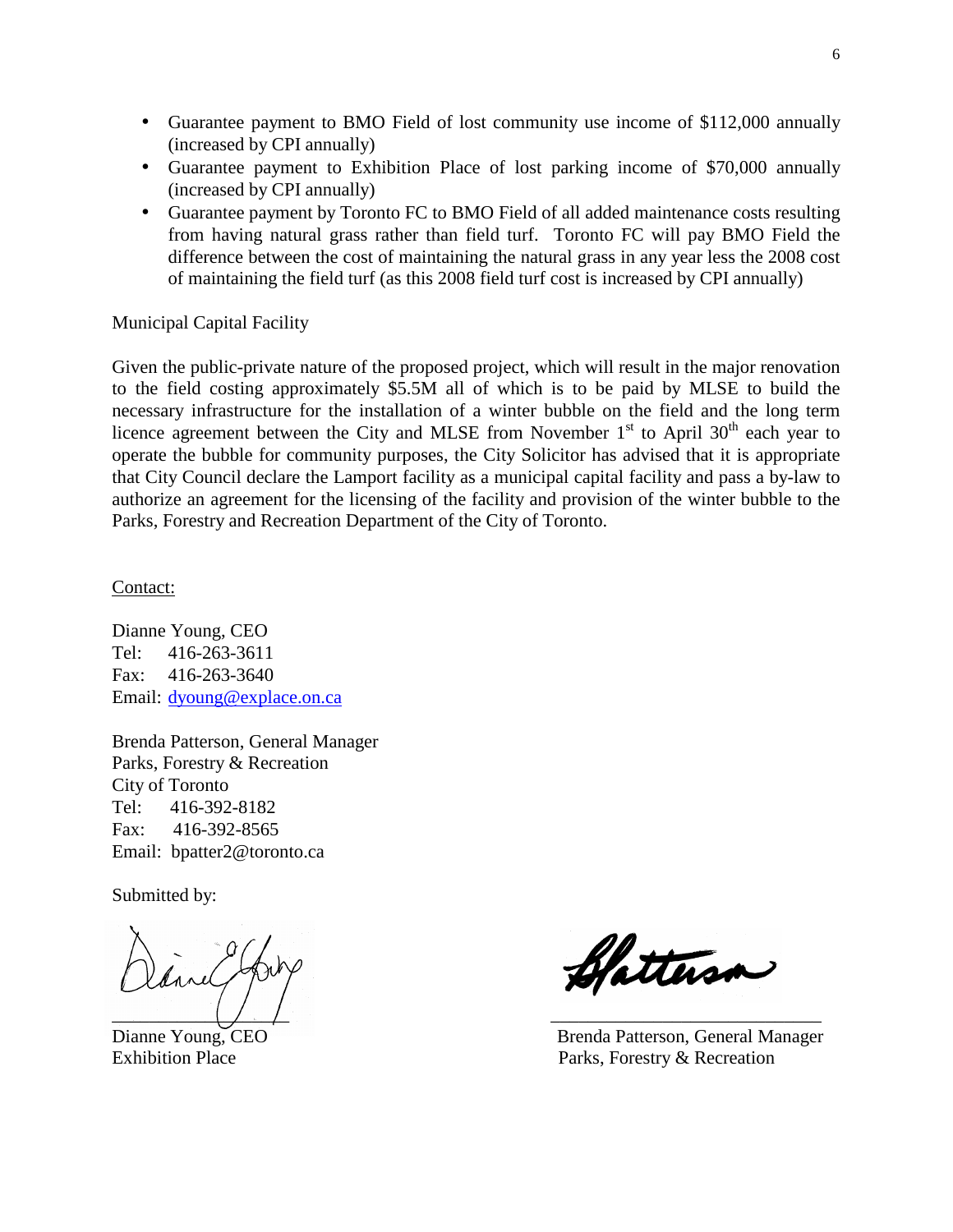### Appendix "A"

September 9, 2009

Delivered

The Board of Governors of Exhibition Place Queen Elizabeth Building Exhibition Place Toronto, ON M6K 3C6

| Attention: | Dianne Young                   |
|------------|--------------------------------|
|            | <b>Chief Executive Officer</b> |

City of Toronto Toronto City Hall, 2nd Floor 100 Queen St. West Toronto ON M5H 2N2

Attention: Mr. Joe Pennachetti City Manager

Dear Sir and Madam:

## Re: Proposal for Relocation of Bubble to Lamport Stadium/Implementation of Natural Grass Field at Soccer Stadium at Exhibition Place

This Letter of Intent ("LOI") will summarize a potential framework for agreement by The Board of Governors of Exhibition Place (the "Board") and the City of Toronto (the "City") to the proposal by Maple Leaf Sports & Entertainment Ltd. ("MLSE") to undertake, at its sole cost, the:

- (a) Replacement of the current artificial turf field at the Soccer Stadium (BMO Field) at Exhibition Place (the "Soccer Stadium") with a highest quality level grass field;
- (b) Relocation of the current winter bubble at the Soccer Stadium to Allan Lamport Stadium ("Lamport Stadium"); and
- (c) Rebuilding of a proper artificial turf field at Lakeshore Collegiate Institute in Etobicoke by agreement with the Toronto District School Board ("TDSB") **OR**, in the event that an agreement cannot be finalized with respect to Lakeshore Collegiate, upgrading of a City Parks facility for community sports purposes as selected by the City in its sole and unfettered discretion with an equivalent monetary value (being \$2 million less the cost to complete the Lamport Stadium improvements).

## **1. Pre-Conditions:**

The parties acknowledge and agree that any agreement to this proposal by the Board, City and MLSE will be subject to the receipt of approvals from the Board, City Council, the TDSB, the Province of Ontario ("Ontario") and the Government of Canada ("Canada"). MLSE agrees that it shall be responsible for obtaining and securing the approval of the TDSB. The City and the Board agree that they shall be responsible for obtaining the approval of Ontario and Canada. The approvals from Ontario, Canada and the TDSB shall be satisfactory to MLSE, the Board and the City on the terms as contemplated in this LOI.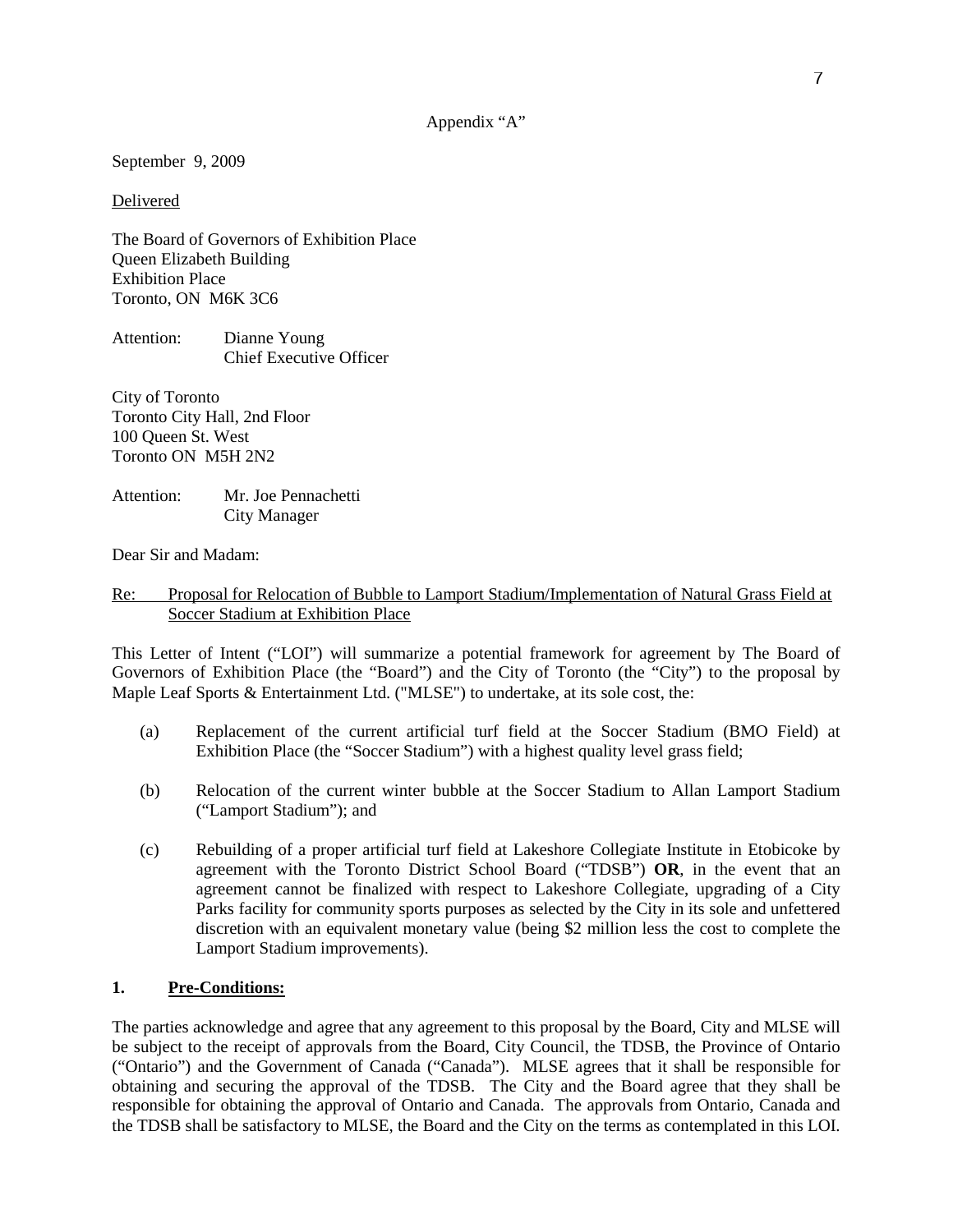In the event that the terms of any approval have a material adverse impact on the transactions as contemplated in this LOI (including the rights and obligations of the parties) as determined by a party in its sole and unfettered discretion, any affected party may terminate this LOI and the parties shall have no liability to each other as a result of a failure to obtain acceptable approvals. The parties agree that, in the event that these approvals cannot be obtained by November 27, 2009 that MLSE shall proceed to deploy the winter bubble at the Soccer Stadium, and in the event that these approvals are still not received by January 1, 2010, that MLSE shall proceed to take whatever action is required in accordance with the Soccer Stadium Management Agreement to ensure that the Soccer Stadium is ready for use in Spring 2010. Despite the foregoing, the parties acknowledge and agree that in the event that the approval of the TDSB cannot be obtained on or before October 1, 2009 for a facility at Lakeshore Collegiate, then MLSE shall not be entitled to terminate this LOI but shall be required to provide an upgrade to a City Parks facility for community sports purposes as selected by the City in its sole and unfettered discretion with an equivalent monetary value (being \$2 million less the cost to complete the Lamport Stadium improvements).

**2. Timing:** The parties are entering into this arrangement on the understanding that all construction shall be completed by MLSE, at its sole cost (including any cost overruns or environmental remediation) so as to allow the new facilities at the Soccer Stadium, Allan Lamport Stadium and Lakeshore Collegiate to be available for use by the dates as set out below, subject to such reasonable and unavoidable delays in construction as may occur. MLSE agrees that, despite any delay in the completion of construction, it shall remain responsible for completing these new facilities and, in the interim, satisfying community use requirements and all guaranteed payments. Despite the foregoing, MLSE also agrees that it shall, as indicated in section 4(b) below, immediately upon receipt of all required approvals commence excavations at Lamport Stadium in order to allow the parties to determine any environmental remediation requirements and decide whether to proceed with the contemplated arrangements.

**3.** Agreement Framework: The parties acknowledge and agree that implementation of the terms of this LOI will require the negotiation and finalization of the following long form agreements on terms satisfactory to the parties:

- (a) Agreement to amend the current Management Agreement (January 1, 2007) between the Board, City and MLSE for the Soccer Stadium to reflect the terms as set out in this LOI;
- (b) Agreement to amend the current Team Licence and User Agreement (January 1, 2007) between the Board, MLSE and MLS Canada U.L.C. to reflect the terms as set out in this LOI
- (c) License Agreement to allow MLSE to operate the bubble and field at Lamport Stadium on an annual basis during the winter season for a term to coincide with the term of the Management Agreement;
- (d) Agreement to amend the Contribution Agreement (June, 2006) between the City, Ontario and Canada to reflect the terms of this LOI; and
- (e) Agreement between the City, TDSB and MLSE to permit the construction of the artificial turf field at Lakeshore Collegiate and provide the City with exclusive use and revenues from the field during the months of July and August, on the terms as set out in this LOI, **OR** an agreement between the City and MLSE requiring MLSE to provide an upgrade to a City Parks facility for community sports purposes as selected by the City in its sole and unfettered discretion with an equivalent monetary value (being \$2 million less the cost to complete the Lamport Stadium improvements).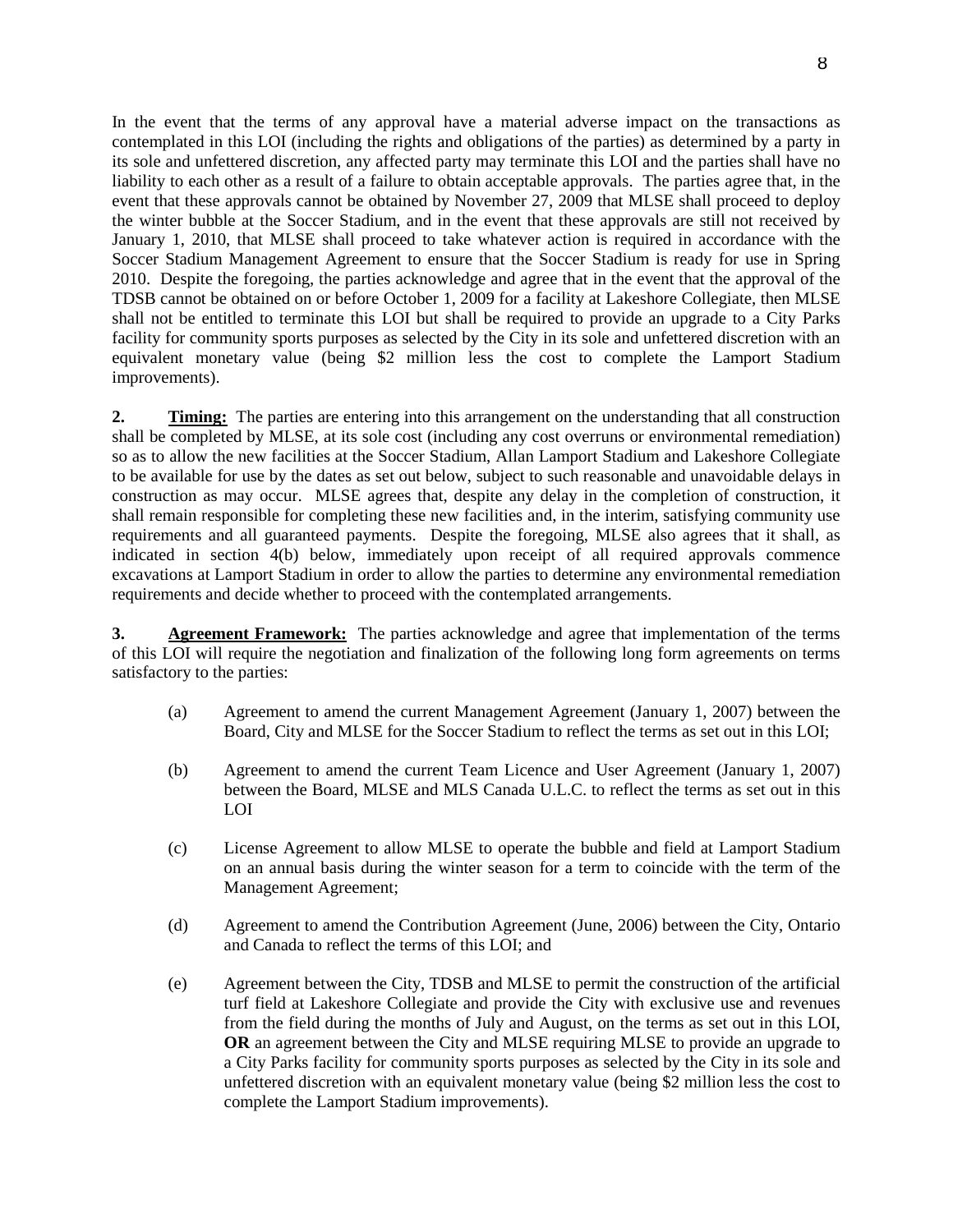### **4. Costs/Remediation Costs:**

- (a) Except as otherwise explicitly set out in this LOI, all costs of construction contemplated under the terms of this LOI shall be for the sole account of MLSE.
- (b) The parties agree that MLSE shall, upon receipt of the approvals required in section 1, immediately commence excavations as required for the installation of the bubble at Lamport Stadium. In the event that environmental remediation is required by the *Environmental Protection Act* (and associated regulation) (the "Act") to proceed with the construction of the bubble at Lamport Stadium or Lakeshore Collegiate (or other selected Parks site) as a result of preliminary excavations of the work area by MLSE, then MLSE agrees to assume the costs of the remediation to such areas as required by the Act. In the event that MLSE is unwilling, within thirty (30) days from the date that it is evident that remediation is required, to assume such costs, MLSE or the City/Board may immediately terminate this LOI and all agreements contemplated hereunder. In the event of termination, MLSE shall bear the cost of any work required to restore the areas so disturbed by MLSE to their previous condition and remediate as required by the Act. MLSE agrees that it shall then proceed with the deployment of with winter bubble at the Soccer Stadium in accordance with the Management Agreement for the 2009/2010 season as contemplated under the Soccer Stadium Agreement.

### **SECTION A**

#### **5. Soccer Stadium Management/Team Licence Agreements**

Minimum Grass Field Specifications: The level grass field to be constructed at the Soccer Stadium will be of the highest quality and shall conform to all CSA, Major League Soccer ("MLS") and Federation Internationale de Football Association ("FIFA") specifications and requirements (the "Minimum Specifications").

- (a) Construction: The construction and installation of the grass field shall be undertaken by MLSE at an estimated cost of \$3.5 million, at its sole expense (including cost overruns and any required environmental remediation) and completed by May 1, 2010, subject to the following:
	- i. MLSE shall, prior to commencing construction, obtain all necessary permits and approvals at its sole expense.
	- ii. Union and trade association agreements for Exhibition Place shall apply to the construction work and MLSE shall ensure that all work is done in compliance with those agreements;
	- iii. Representatives and consultants (if any) of the Board/City shall be entitled to regular periodic updates and reviews from MLSE as to material/significant matters during the pre-construction and construction process with reasonable access to the site and to all relevant plans, drawings, development documentation and other relevant materials. The Board/City shall promptly identify any concerns arising as a result of such updates and reviews.
	- iv. MLSE shall comply with the holdback provisions of the *Construction Lien Act* and shall forthwith cause any such liens to be removed. MLSE shall indemnify the Board/City against any and all claims, loss, costs and expenses as a result of any lien or claims for lien.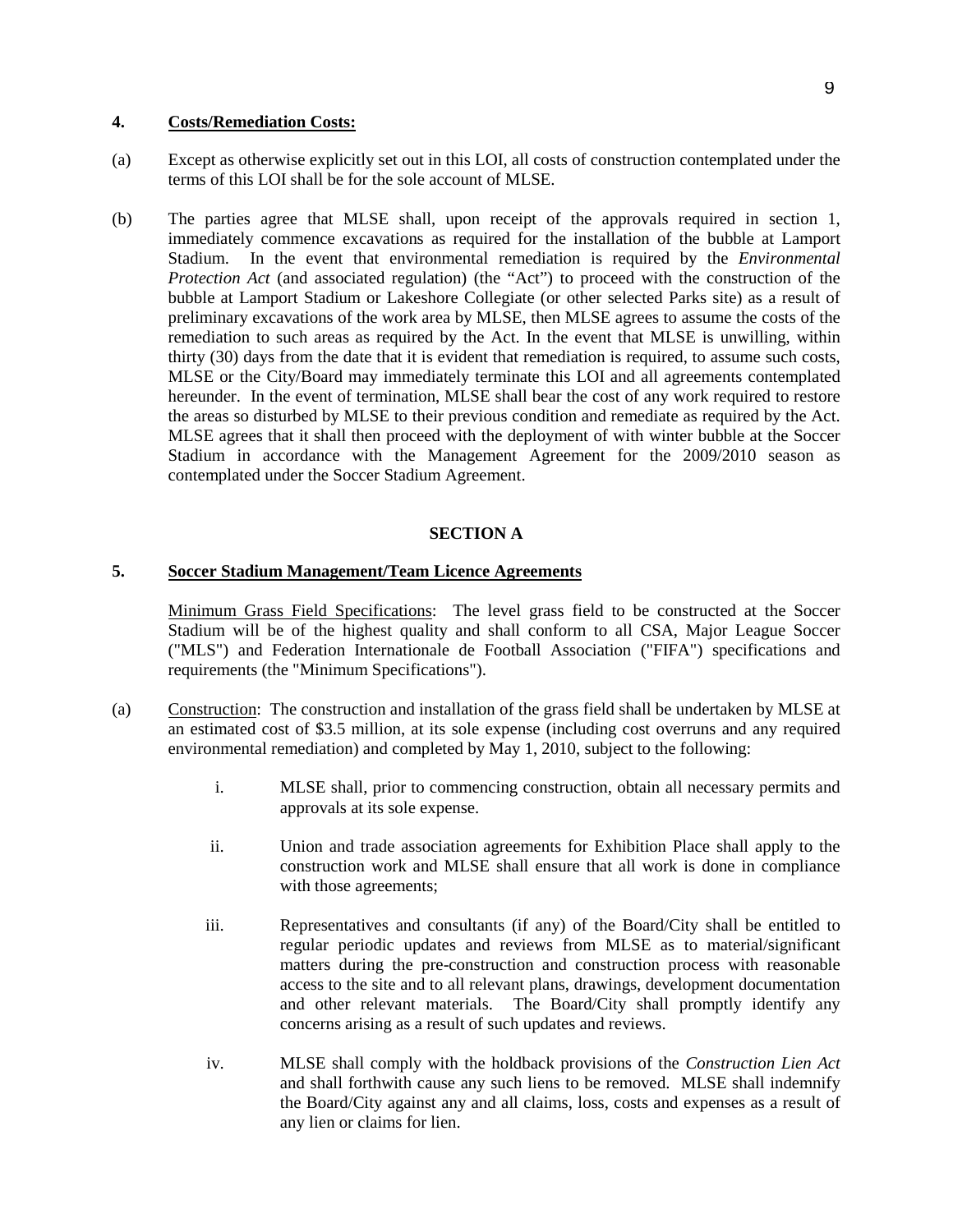- v. MLSE shall ensure that performance bonds, labour and materials bonds and construction period insurance have been provided or arranged to the satisfaction of the City's Manager of Insurance and Risk Management.
- vi. Substantial completion shall be in accordance with the substantial performance requirements of the *Construction Lien Act* in time to allow the use of the grass field to commence by May 1, 2010, (provided that MLSE shall have no liability to the Board/City for its failure to achieve substantial completion by the date stipulated herein, to the extent that such failure is directly attributable to the inability of MLSE to obtain all necessary permits and approvals solely as the result of unreasonable delays in the processing of such permits or approvals.)
- vii. MLSE shall ensure that all third party agreements for the construction and related services contain the usual events of defaults and remedies, including termination.
- viii. MLSE shall ensure that all principal construction and consulting agreements entered into by MLSE shall permit the Board/City to assume MLSE's position if the Management Agreement is terminated.
- ix. MLSE shall be responsible, at its expense, for the repair or restoration of any damage or other disturbance to the Soccer Stadium or Exhibition Place as a result of the construction and installation of the grass field.
- (b) Future Maintenance: Toronto FC shall reimburse the Soccer Stadium (i.e the Owner as represented by its Manager) for the "Incremental Maintenance Costs" (defined as the difference between the annual cost of \$86,000 (amount to be increased annually by the amount of any increase in CPI) to maintain the current artificial turf and the annual cost to maintain the grass field). MLSE agrees that it shall ensure that Toronto FC and MLS execute an amendment to the Team License and User Agreement to this effect.
- (c) Guaranteed Payments: MLSE shall guarantee on an annual basis for the remainder of the term of the Management Agreement and the Lamport Agreement:
	- i. the payment by MLSE to the Soccer Stadium revenues of \$112,000 annually in compensation for lost "bubble revenue" (amount to be increased annually by the amount of any increase in CPI);
	- ii. the payment by MLSE to the Board of \$70,000 (amount to be increased annually by the amount of any increase in CPI) in compensation for lost "community event" parking revenues.
- (d) Lamport Stadium/Lake Shore Collegiate Agreements: MLSE shall contribute a total of \$2 million to the City for community sports purposes by entering into the other agreements as contemplated under this LOI and shall construct the facilities as contemplated therein. Any breach of those agreements shall be a breach of the Management Agreement, provided that both the Lamport Stadium and Lake Shore Collegiate Agreements shall contain an appropriate provision allowing for the periodic review of the operation of the facilities by the parties based on continued relevance and community need (subject to the requirements of Ontario and Canada). In the event that agreement cannot be reached with the TDSB for Lakeshore Collegiate, MLSE shall be required to provide an upgrade to a City Parks facility for community sports purposes as selected by the City in its sole and unfettered discretion with an equivalent monetary value (being \$2 million less the cost to complete the Lamport Stadium improvements).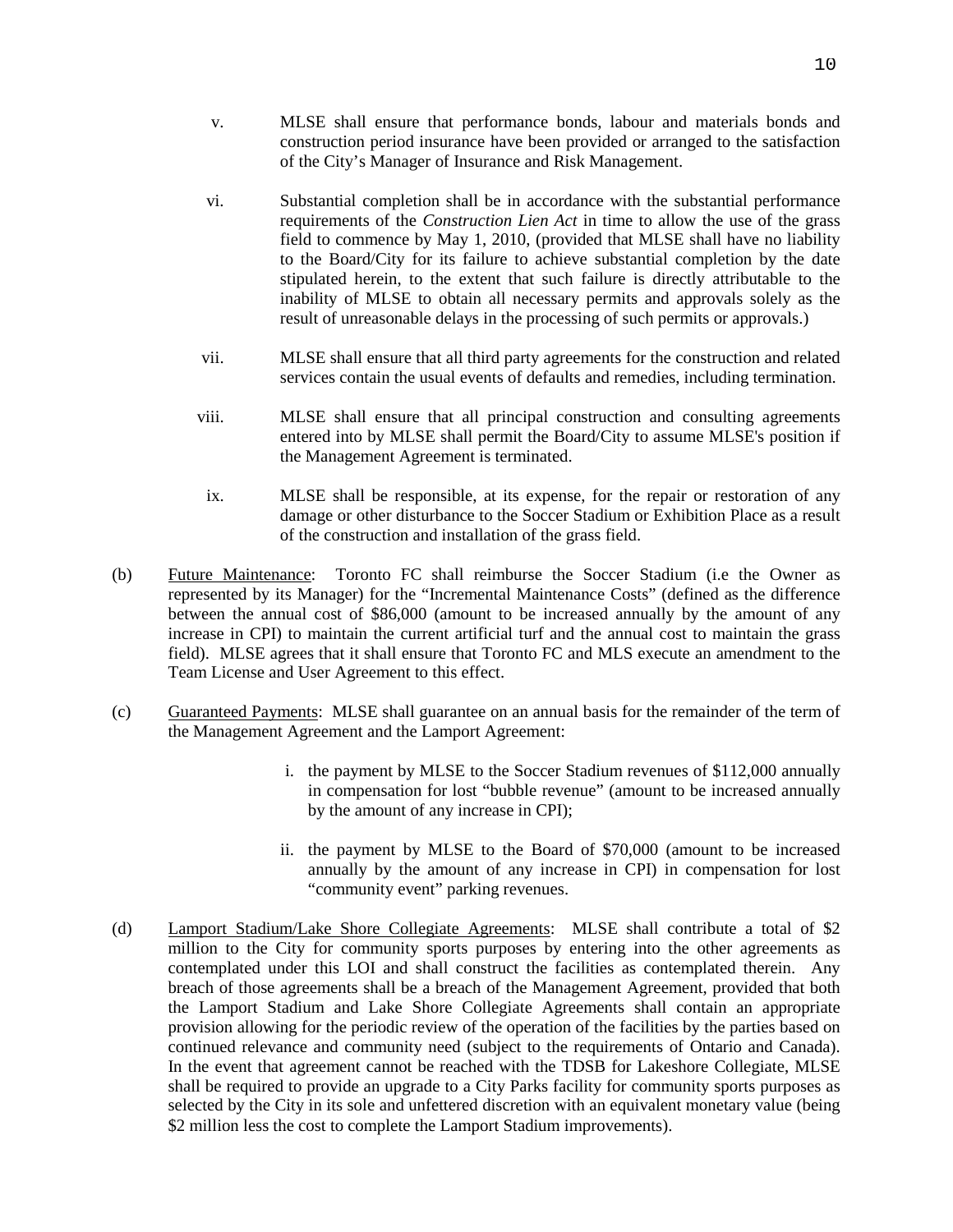- (e) Community Use Requirements: The 50% community use requirement in the Management Agreement shall be replaced with the agreement of the parties that the Soccer Stadium shall be made available for Community Sports Purposes, as permitted by weather conditions, a minimum of 12 hours per week during the months of April to October. The transfer in use by the public to Lamport Stadium shall not affect the rights for use of the Soccer Stadium by the City of Toronto (14 days), the CNE (18 days), Ontario Soccer Association (6 days), Canadian Soccer Association (6 days) and other events as set out in the Management Agreement (Olympics, World's Fair, etc.). MLSE represents and agrees that it shall, in its operation of the Lamport Stadium at all times maximize the use of the facility for Community Sports Purposes so as to make available a level of community use equal to the potential number of community use hours (e.g. 4895 in 2008) made available through the 50% community use requirement in the Management Agreement. Subject to its rights to terminate this LOI under section 1 and not proceed with the transactions, MLSE agrees that it shall assume full responsibility for the performance of any obligation imposed by Ontario and Canada on the City/Board with respect to community use as a condition of approving the transactions contemplated in this LOI.
- (f) Level of Community Use: MLSE agrees that, in the event that the combined number of community use hours made available from the use of Lamport Stadium during the Winter Use Season and the use of the new soccer field at Lakeshore Collegiate (or other selected Parks site) by the City fall below the potential number of community use hours made available through the 50% community use requirement imposed by Ontario and Canada with respect to the Soccer Stadium, MLSE shall identify and provide to the City for approval, additional proposals to be undertaken by MLSE for generating additional community use, all at the sole cost of MLSE.

### **SECTION B**

#### **6. Lamport Stadium Agreement:**

- (a) Term: The term of the licence agreement shall be equal to the remaining term of the Management Agreement and Team User and Licence Agreement (i.e. until December 31, 2027).
- (b) Municipal Capital Facility: The facility shall be declared by the City to be a municipal capital facility for City and public use for recreational purposes.
- (c) Payments: MLSE shall pay the following on an annual basis:
	- i. Guaranteed annual capital reserve contribution of \$50,000 (increased annually by the amount of any increase in CPI) to the City to be used solely for capital repairs to the bubble and the field;
	- ii. Percentage Rent to the City equal to fifty percent (50%) of "Excess Revenues" (defined as the gross revenues, less operating costs, from the Lamport bubble operation, including the guaranteed payments to be made by MLSE under section (i) above and under the Soccer Stadium Agreement (see sections 5(c)(i) and  $5(c)(ii)$ , and
	- iii. Nominal base rent to the City of \$2.00.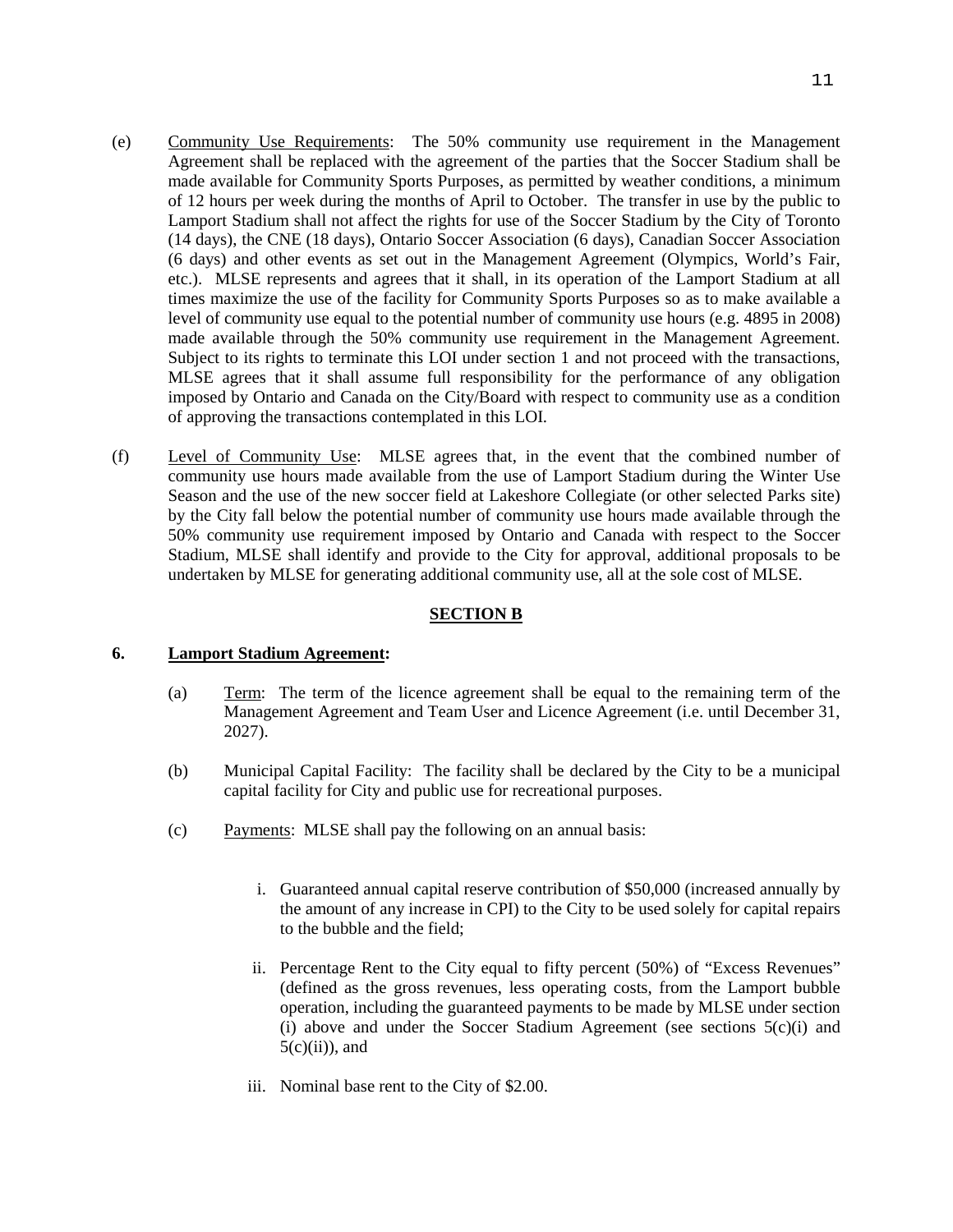- (d) Construction: MLSE shall, at its sole expense (including any cost overruns and environmental remediation), relocate the winter bubble from the Soccer Stadium and install it at Lamport Stadium (including construction of the required concrete ringbeam) and upgrade the field so as to commence operation by November 27, 2009. The scope of the required construction work shall include at a minimum those items listed in Schedule "A" to this LOI. Construction shall be undertaken in accordance with:
	- i. the design, plans and specifications as approved by City
	- ii. a construction schedule to be approved by the City; and
	- iii. the following general terms:
		- 1. MLSE shall, prior to commencing construction, obtain all necessary permits and approvals at its sole expense.
		- 2. Representatives and consultants (if any) of the City shall be entitled to regular periodic updates and reviews from MLSE as to material/significant matters during the pre-construction and construction process with reasonable access to the site and to all relevant plans, drawings, development documentation and other relevant materials. The City shall promptly identify any concerns arising as a result of such updates and reviews.
		- 3. MLSE shall work closely with the City and obtain the approval of the City and its consultants on an ongoing basis, through finalization of the construction schedule, project budget, working drawings, tender packages and contract awards and the carrying out of construction.
		- 4. MLSE shall retain a general contractor through an arm's length bidding process consistent with fair industry practice.
		- 5. The construction work shall be done in compliance with the City's Fair Wage policy and all union and trade association agreements applicable to the Licensed Property, including the agreements contained in Schedule "C".
		- 6. MLSE shall retain the engineer, architect and/or any other necessary design or construction consultants. MLSE shall keep the City fully informed as to such process.
		- 7. MLSE shall comply with the holdback provisions of the *Construction Lien Act* and shall forthwith cause any such liens to be removed. MLSE shall indemnify the City against any and all claims, loss, costs and expenses as a result of any lien or claims for lien.
		- 8. MLSE shall ensure that performance bonds, labour and materials bonds and construction period insurance have been provided or arranged to then satisfaction of the City's Manager of Insurance and Risk Management.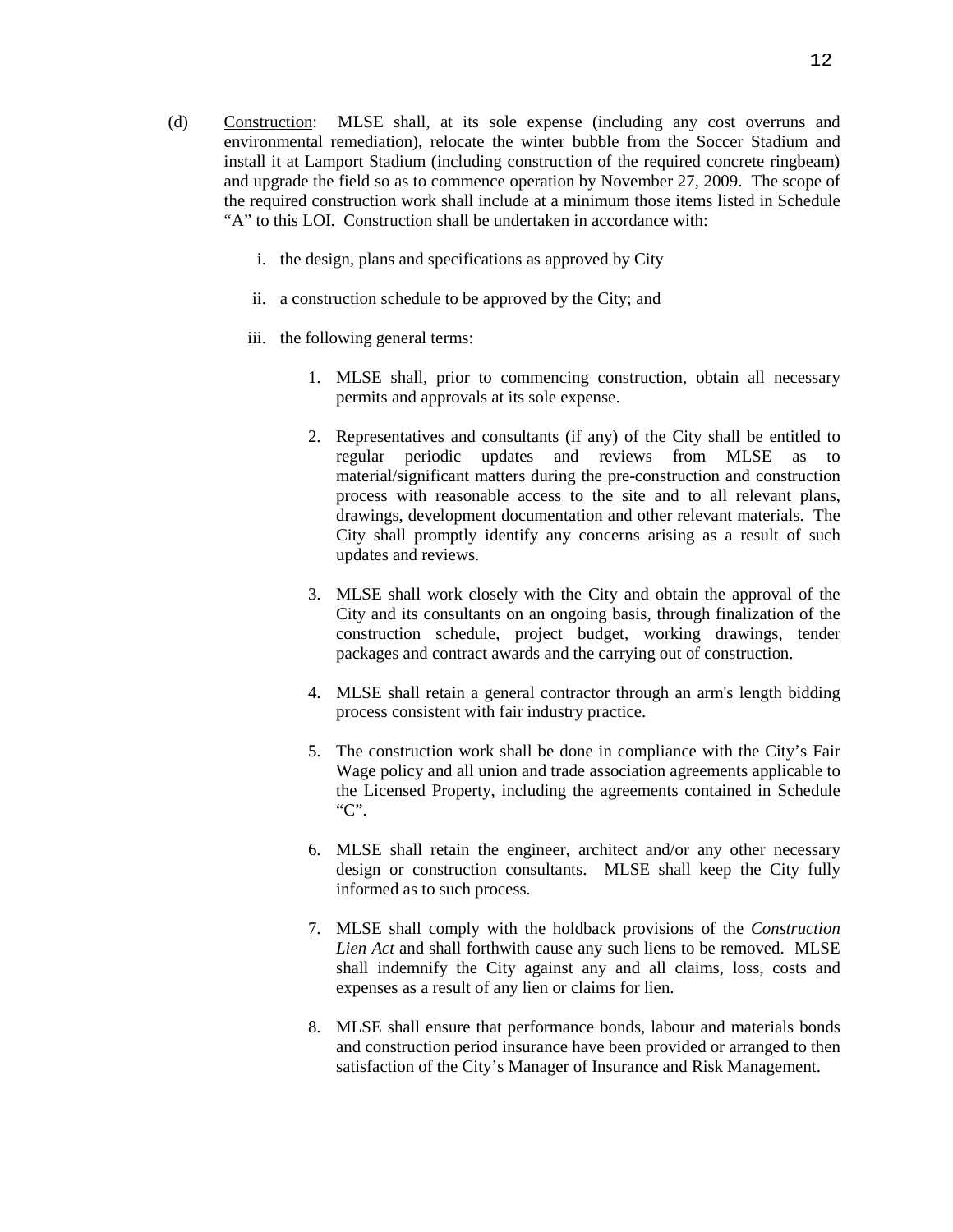- 10. MLSE shall ensure that all principal construction and consulting agreements entered into by MLSE shall permit the City to assume MLSE's position if the Lamport Stadium Agreement is terminated
- (e) Operation of Facility: MLSE shall be granted the right during the Term to operate the winter bubble, playing field and associated facilities at Lamport Stadium as shown on Schedule "B" to this LOI (the "Licensed Property") on an annual basis during the period from November 1 to April 30 of each winter season (the "Winter Use Period"). The terms of such use shall be negotiated between the City and MLSE and contained in a long form agreement, and shall include the following:
	- i. Permitted Use: MLSE shall use the Licensed Property solely for the purposes of permitting use by the City and the public for non-professional recreational multi-sport activities, which would include use by the Ontario Soccer Association, Canadian Soccer Association, community sports recreation associations or clubs, City Parks programs, and the Olympics or Pan-American Games **("Community Sports Purposes")** during the Winter Use Period. MLSE represents and agrees that it shall, in its operation of the Licensed Property at all times maximize the use of the facility for Community Sports Purposes as required under the Soccer Stadium Agreement (see section 5(e)).
	- ii. Deployment of Bubble: The winter bubble shall be deployed in each Winter Use Period no later than November 1 and taken down no earlier than April 30.
	- iii. Summer Access: MLSE may, on reasonable notice to the City, have access to the Licensed premises other than during the Winter Use period for the purposes of inspecting and/or preparing the premises for use during the Winter Use Period.
	- iv. Operating Costs: MLSE shall, except as otherwise provided, be solely responsible for any incremental operating costs at Lamport Stadium associated with the deployment, operation and take down and storage of the bubble during the Winter Use Period. These costs shall, without limiting the generality hereof, include:
		- 1. a contribution of operating funding to address normal maintenance and operational costs of the bathrooms, change rooms and areas required for access to the bubble; and
		- 2. the payment of increased utility costs, the repair of damage to the Licensed Property during the Winter Use Period, winter maintenance costs for the removal of snow and ice from the bubble and surrounding area and increased security costs as a result of the presence of the bubble**.**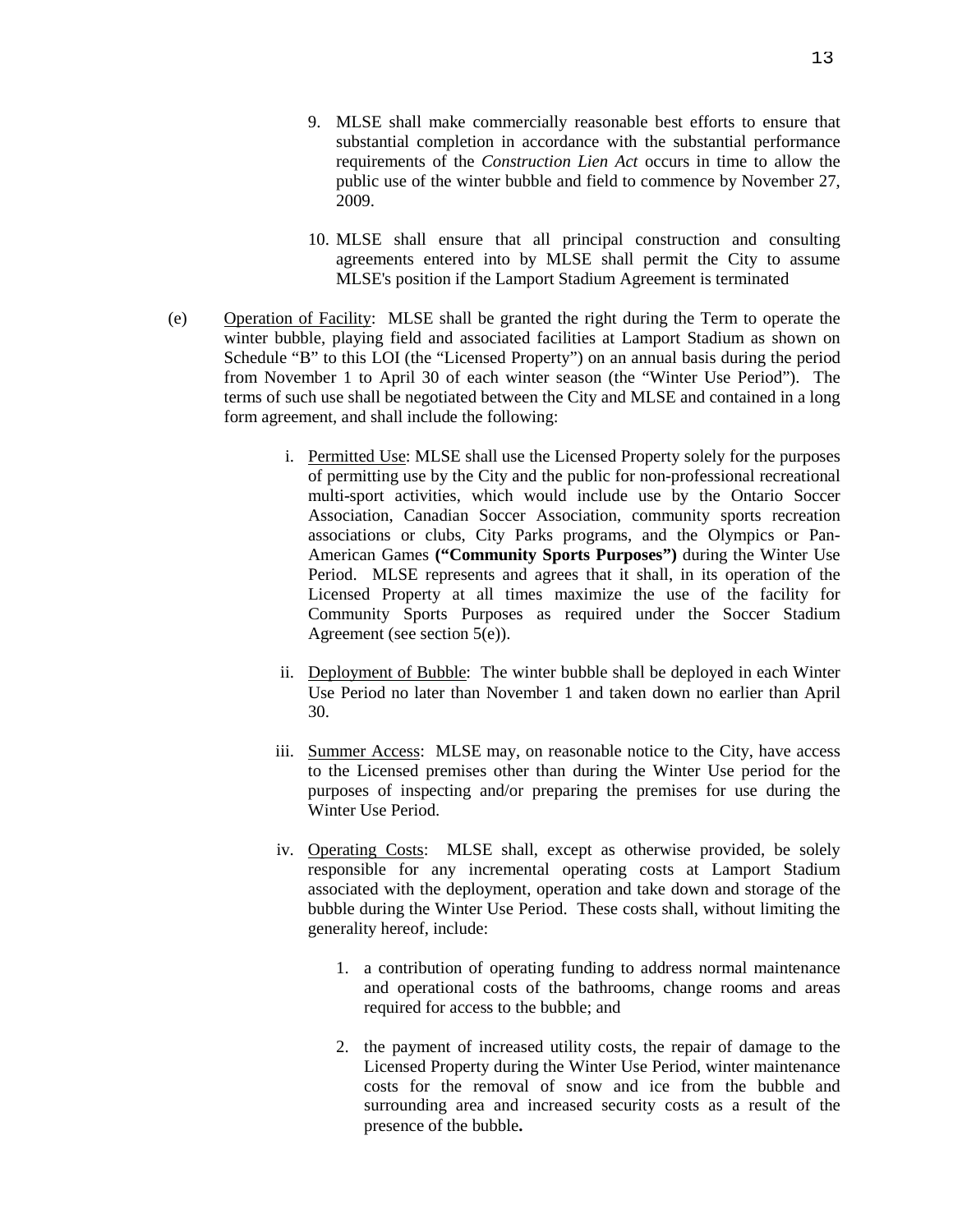- v. Taxes: MLSE shall be responsible for any taxes, including property taxes, payable as a result of the use and occupancy of the property by MLSE.
- vi. Fees: MLSE shall have the right to establish fees for the use of the Licensed Property during the Winter Use Period, subject to the approval of the City, acting reasonably, and the condition that the amount of such fees shall not exceed the hourly rental rates for the use of playing fields of similar quality within the Greater Toronto Area (defined as the area comprised of the City of Toronto and Regions of Durham, Peel and York).
- vii. Operational Requirements: MLSE's right to use of the Licensed Property during the Winter Use Period shall be subject to the following requirements:
	- 1. The provision of an annual operating budget no later than July  $31<sup>st</sup>$ for the upcoming year commencing January  $1<sup>st</sup>$  for the information of the City along with business plan supporting that budget;
	- 2. The annual maintenance work to put up and take down the bubble shall be done by MLSE at its expense;
	- 3. Bubble/Field Capital Reserve: The City will cause a segregated interest bearing capital reserve account to be established to fund capital expenditures (i.e. as defined by GAAP) for the bubble and the field, and the City and MLSE shall contribute a total of \$50,000 per year to fund capital expenditures in respect of the bubble and field as contemplated in the Annual Capital Plan. All capital repairs shall be identified, approved and performed by the City, in its sole discretion.
- (f) Records: MLSE shall keep full and accurate records relating to all aspects of the management and operation of the Licensed Property in accordance with Generally Accepted Accounting Principles, consistently applied, as contained in the Canadian Institute of Chartered Accountants Handbook. MLSE shall keep and preserve all records, including rental agreements, purchase orders, invoices and other evidence of revenues and expenses. MLSE shall give the City's authorized representatives access to and the right to review all books and records upon reasonable prior notice.
- (g) Lakeshore Collegiate Agreement: The City and MLSE shall enter into an agreement with TDSB for the construction of a new artificial soccer field at Lakeshore Collegiate (or upgrade a selected Parks site) on the terms as discussed in section 7 below.
- (h) Level of Community Use: MLSE agrees that, in the event that the combined number of community use hours made available from the use of Lamport Stadium during the Winter Use Season and the use of the new soccer field at Lakeshore Collegiate (or other selected Parks site) by the City falls below the potential number of community use hours (e.g. 4895 in 2008) made available through the 50% of community use requirement for the Soccer Stadium pursuant to the Management Agreement, MLSE shall identify and provide the City with additional proposals for generating additional community use, all at the sole cost of MLSE.
- (i) Naming Rights: The rights granted to MLSE under the Agreement shall not include the right to sell the naming rights for the Licensed Property.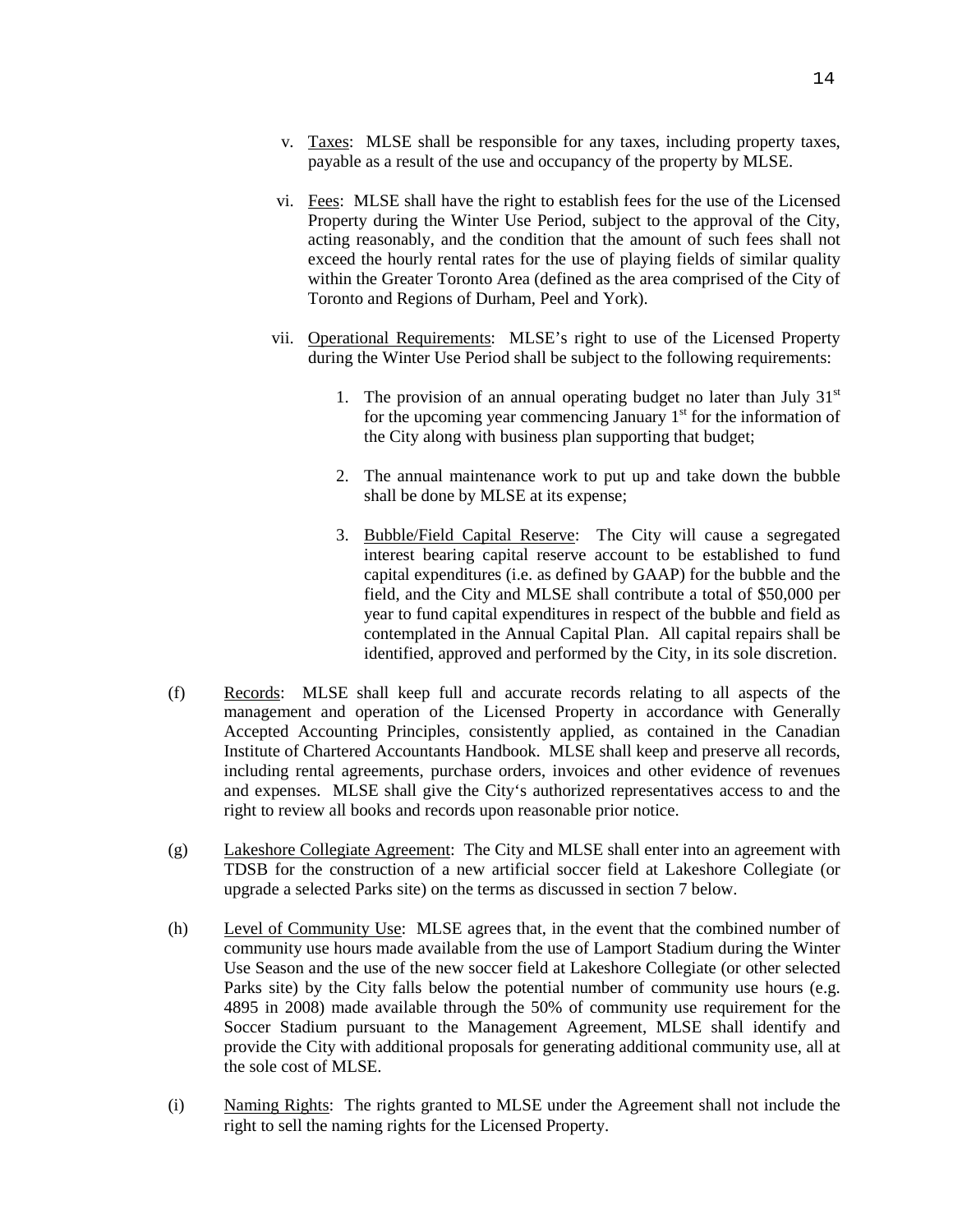- (j) Damage and Destruction: In the event that the Licensed Property is damaged or destroyed to the extent that there is a material adverse effect on the operation of the Licensed Property ("Major Destruction"), then either party may elect to terminate this Agreement, and the rights and obligations of the parties under the Agreement shall be at an end.
- (k) Other Commercial Terms: The Agreement shall contain such other terms as may be agreed by the parties and are satisfactory to the General Manager of Parks, Forestry and Recreation,, the Deputy City Manager & Chief Financial Officer and the City Solicitor, which shall include the following:
	- i. MLSE shall be responsible for obtaining and maintaining the following insurance in respect of the Licensed Property:
		- comprehensive general liability;
		- property insurance in full replacement value of all property owned by MLSE or for which it is legally liable, including inventory and stock, furnishings and chattels located within the Licensed Property;
		- crime insurance;
		- owned and non-owned automobile liability; and
		- professional liability insurance,

all in such form (e.g. inclusion of clauses re: additional insureds, cross liability/severability of interest, waiver of subrogation, notice of cancellation etc.) and amount as may be required by the City's Insurance and Risk Management Group.

- ii. MLSE and the City shall agree to mutually indemnify each other for their breach, negligence and willful misconduct in respect of the Licensed Property.
- iii. No assignment by MLSE without the prior written consent of the City, not to be unreasonably withheld, it being agreed that it shall be reasonable for the City/Board to withhold such consent if MLSE cannot demonstrate that the proposed assignee has sufficient qualifications or creditworthiness to perform the obligations of MLSE pursuant to the Agreement. If the City provides its consent to an assignment of the Agreement, MLSE shall remain bound by such obligations. For greater certainty, MLSE shall not be permitted to contract out the performance of its obligations under the Agreement without the prior written consent of the City, not to be unreasonably withheld.
- iv. Customary events of default, including and remedies, including termination.
- v. Basic corporate representations and warranties from each of the City/Board and MLSE only.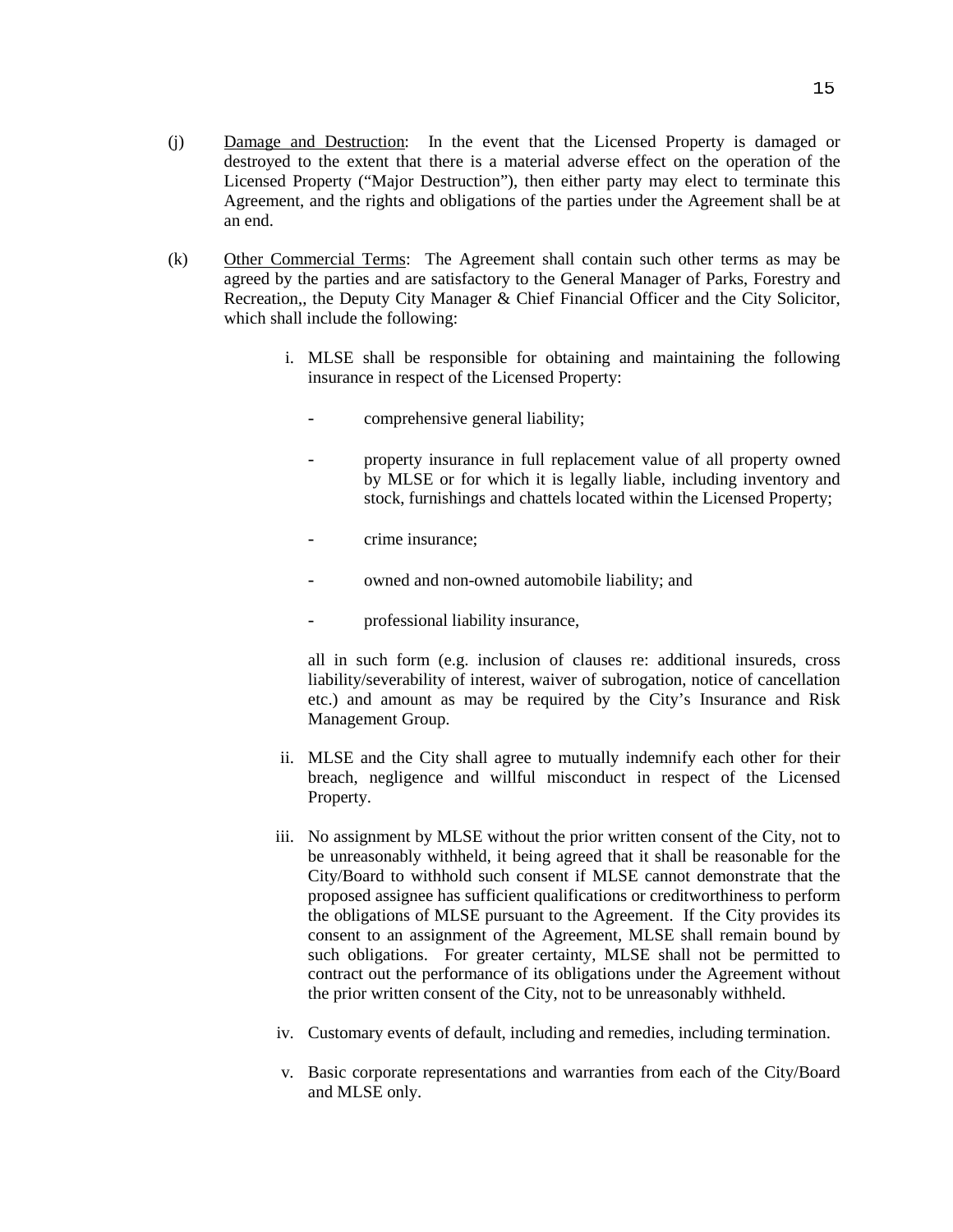#### **SECTION C**

### **7. Lakeshore Collegiate Agreement:**

The City and MLSE shall enter into an agreement for the construction of a new artificial soccer field at Lakeshore Collegiate by MLSE or, in the event that TDSB approval is not received on or before October 1, 2009, requiring MLSE to provide an upgrade to a City Parks facility for community sports purposes as selected by the City in its sole and unfettered discretion with an equivalent monetary value (being \$2 million less the cost to complete the Lamport Stadium improvements), as follows:

- (a) Subject to the receipt of approval by the TDSB, the City and MLSE shall enter into an agreement with TDSB for the construction of a new artificial soccer field at Lakeshore Collegiate by MLSE, including the following terms:
	- i. Construction: MLSE shall, at its sole expense, shall construct the new soccer field in accordance with the description attached as Schedule "D" to this LOI and including terms satisfactory to the TBSB and the City as required to address the same issues as set out in section 6(c) above. MLSE shall complete construction of the new soccer field by June 1, 2010**.**
	- ii. Term: The term of this Agreement shall be equal to the term of the Lamport Stadium Agreement.
	- iii. Exclusive Use: The City shall have exclusive right to use the soccer field for Community Sports Purposes (as defined in the Lamport Agreement) during the months of July and August and receive all revenue generated from the use of the soccer field during the months of July and August (the "Community Use Funds" as defined above).
	- iv. Costs: While the City shall be responsible for the operating costs (defined generally as the costs of promoting, operating and managing, including repairs or maintenance which constitute operating costs in accordance with GAAP) for the soccer field during the months of July and August, it shall not be responsible for any capital costs (defined generally as repairs, maintenance, additions, alterations, renovations, restorations, replacements and improvements which are capital in nature according to GAAP or are intended primarily to increase the life of an item) in respect of the soccer field.
	- v. Other Commercial Terms: The Agreement shall contain such other terms as may be agreed by the parties and are satisfactory to the General Manager of Parks, Forestry and Recreation,, the Deputy City Manager & Chief Financial Officer and the City Solicitor.
- (b) In the event that TDSB approval for the Lakeshore Collegiate site is not received on or before October 1, 2009, MLSE shall be required to provide an upgrade to a City Parks facility for community sports purposes as selected by the City in its sole and unfettered discretion with an equivalent monetary value (being \$2 million less the cost to complete the Lamport Stadium improvements) on terms as required to address the construction issues as set out in section 6(c) above and other commercial terms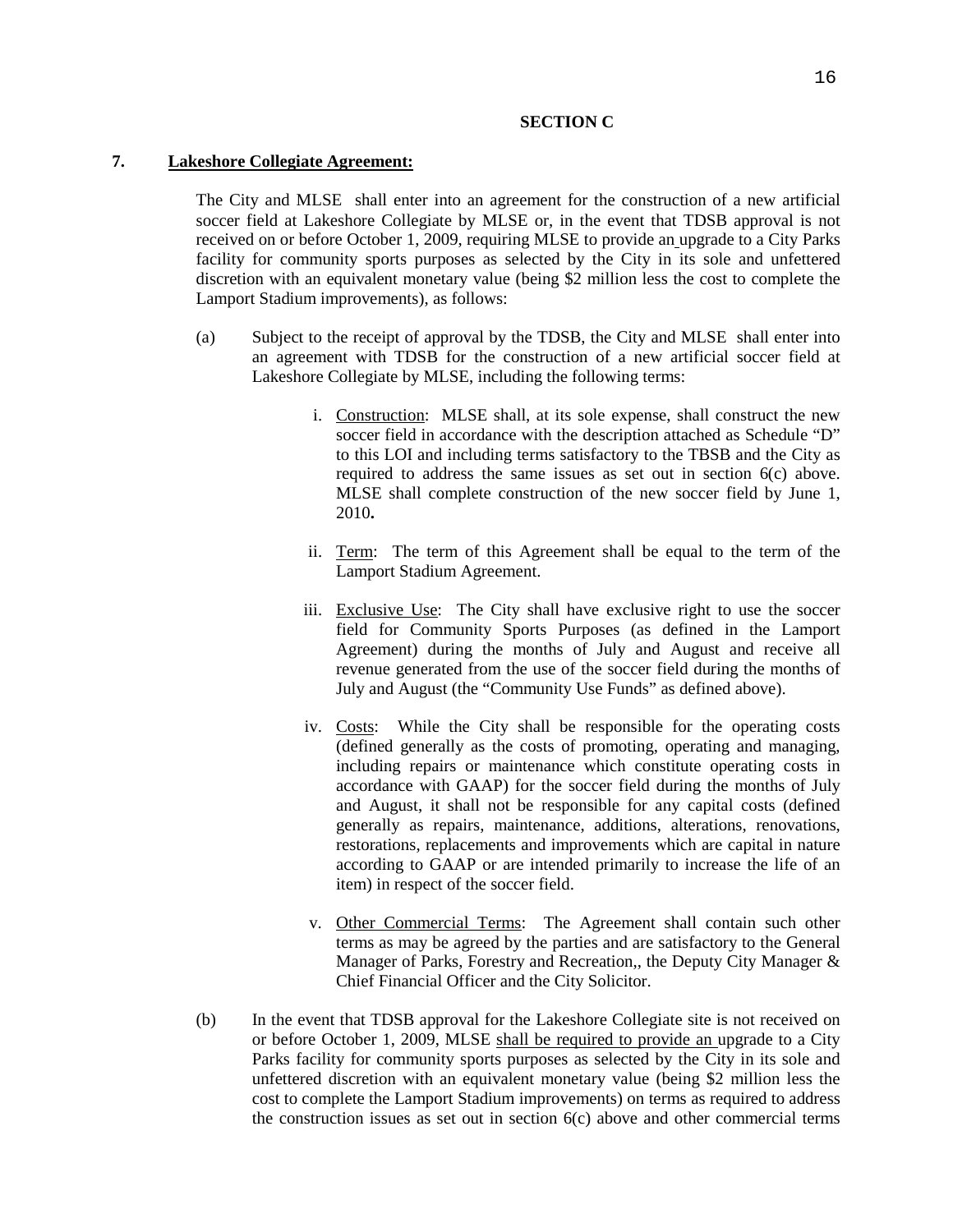satisfactory to the General Manager of Parks, Forestry and Recreation, the Deputy City Manager & Chief Financial Officer and the City Solicitor.

## **SECTION D**

## **8. Contribution Agreement Amendments**

The Contribution Agreement shall be amended as approved by the City, Ontario and Canada to reflect the transactions contemplated in this LOI, including:

- (a) Amending the requirement for Community Sports Purposes for the Soccer Stadium to reflect the reduced availability of the Soccer Stadium for Community Sports Purposes and the increased community use at Lamport Stadium and Lakeshore Collegiate (or other selected Parks site); and
- (b) Acknowledging the removal and relocation of the winter bubble from the Soccer Stadium and the replacement of the artificial turf with a highest quality grass field.
- (c) Other Commercial Terms: The Agreement shall contain such other terms as may be agreed by the parties and are satisfactory to the Chief Executive Officer of Exhibition Place, General Manager of Parks, Forestry and Recreation, the Deputy City Manager & Chief Financial Officer and the City Solicitor.

## Terms Specific to this LOI

#### Exclusivity

From the date this letter is approved by The Board of Governors of Exhibition Place and City Council and until formal documentation has been executed by the parties or negotiations have been discontinued, the parties agree not to take any action or engage in any negotiations with unrelated third parties either for the construction, management or use of Allan Lamport Stadium or similar facilities within the Greater Toronto Area.

#### Public Disclosure

Once this letter has been delivered, the Board/City shall be permitted to publicly disclose the terms and conditions outlined in this letter agreement in its sole and absolute discretion.

#### Indemnity

MLSE shall indemnify and hold harmless the Board, the City of Toronto, and their respective elected officials, directors, officers, agents and employees from and against any and all losses, claims, liability, damage, action or expense (including without limitation, costs and legal fees) arising out of or relating in any way to the negligence or wilful misconduct of MLSE in the entering into or performance or purported performance of their obligations under this LOI or any negligence or wilful misconduct of any person for whom they are in law responsible. The City and Board shall indemnify and hold harmless MLSE, and its directors, officers, agents and employees from and against any and all losses, claims, liability, damage, action or expense (including without limitation, costs and legal fees) arising out of or relating in any way to the negligence or wilful misconduct of the City or the Board in the entering into or performance or purported performance of their obligations under this LOI or any negligence or wilful misconduct of any person for whom they are in law responsible.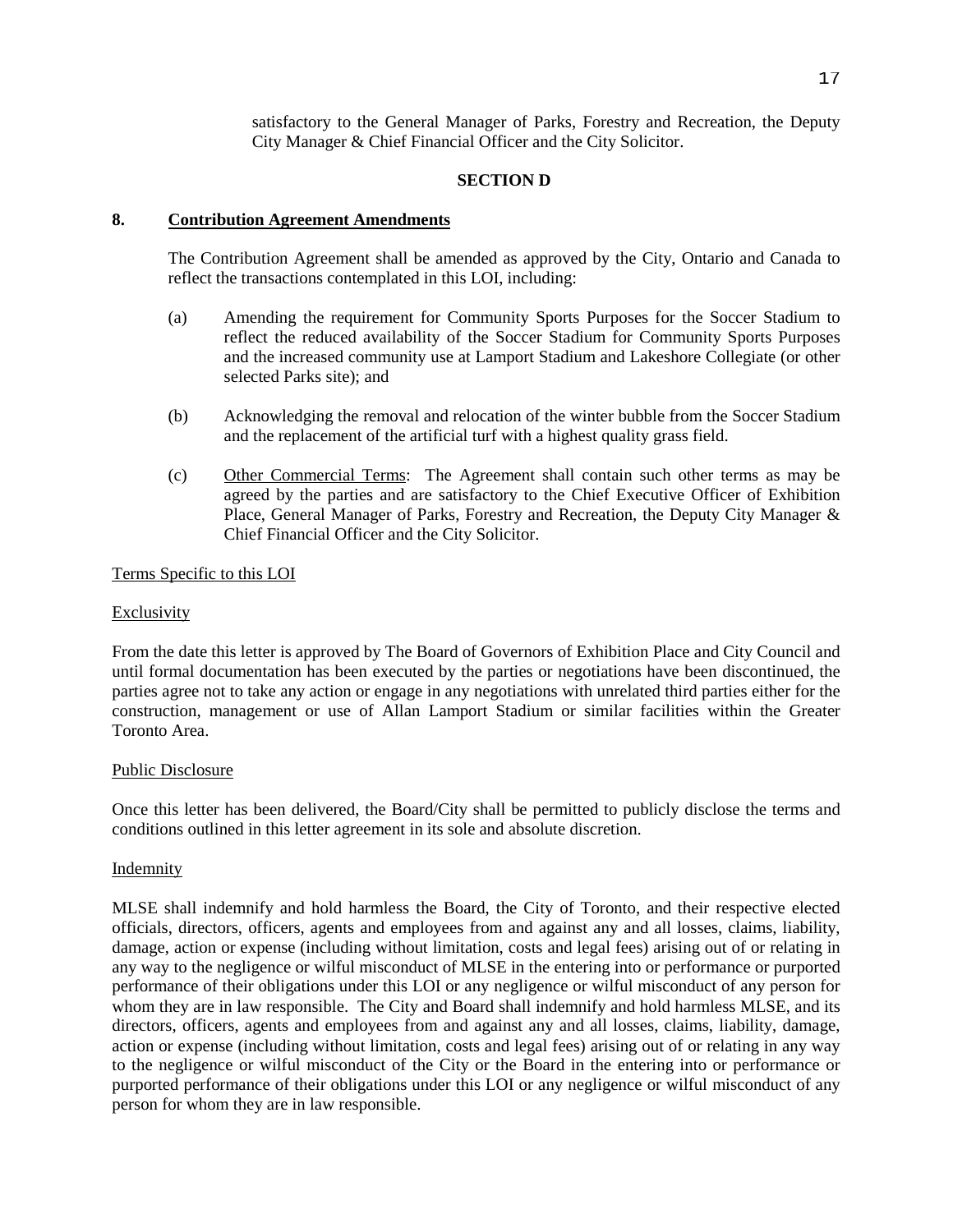#### Assignment

MLSE may not assign, convey or transfer in any way its rights under this LOI without the prior written consent of the Board and the City, which may be arbitrarily and unreasonably withheld.

### Termination

If any party fails to provide information or perform any other obligations required pursuant to this LOI within the time periods stipulated, the other party may give notice to the non-performing party of said failure to perform and, if the non-performing party fails to rectify the situation within ten (10) days following receipt of said notice, the party giving notice may terminate this LOI.

In each and every such instance, if a party exercises its right to terminate this LOI, the other party hereby acknowledges and agrees that it shall have no claim against the terminating party for any costs and expenses incurred by it prior to the date of termination.

## **Timetable**

The terms and conditions set out in this LOI comprise the Key Business Terms of the proposed agreements between the Board, City and MLSE. The parties acknowledge that they have developed the following timetable for completing working the matters required prior to commencement of construction of the Project.

| (a) Board Approval of LOI                            | September 11, 2009              |
|------------------------------------------------------|---------------------------------|
| (b) City Council Approval of LOI                     | September 30, 2009              |
| (c) TDSB Approval                                    | October 1 2009                  |
| (c) Provincial and Federal Government Approval       | October 1, 2009                 |
| (h) Negotiation and Finalization of Agreements       | October 1, 2009                 |
| (i) Construction of Ringbeam and Bubble at Allan     | October 1, 2009 to November 27, |
| <b>Lamport Stadium</b>                               | 2009                            |
| (k) Grass Field Construction at Soccer Stadium       | After last TFC Game in 2009 to  |
|                                                      | May 1, 2010                     |
| (1) Construction of Artificial Field at Lakeshore    | October 1, 2009 to May 1, 2010  |
| Collegiate (Or upgrade at other selected Parks site) |                                 |

This timetable is subject to further discussions between the parties and the TDSB and the Provincial and Federal Governments. The parties acknowledge that the desire to have all facilities available for use as contemplated herein may require that these projects proceed on the basis of this LOI or other interim arrangements between the parties.

#### Good Faith Negotiations

Upon execution of this LOI by the parties, the parties agree to work diligently, co-operatively, and in good faith with one another toward the shared goal of negotiating, finalizing and executing binding agreements along the lines set out in this LOI.

## Force Majeure

Each of the parties shall be excused from the performance of any obligation hereunder to the extent that such obligation is hindered or prevented by any strike, boycott, lockout or other labour dispute, any act of God, any riot, civil disturbance, act of terrorism or any act of war or of the public enemy; any fire or theft,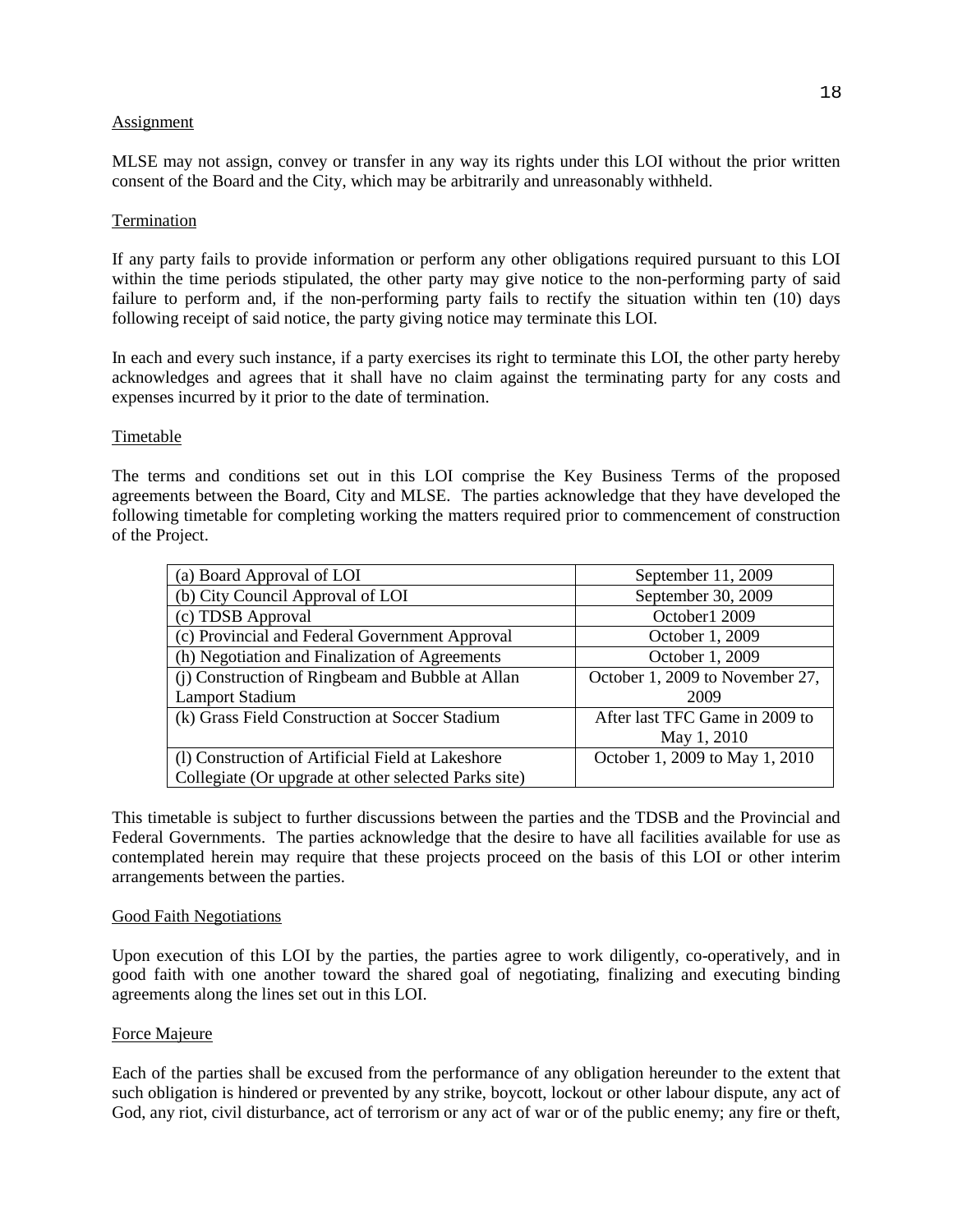any present or future governmental law, ordinance, rule or regulation, or any other cause or contingency beyond the parties' control (other than a lack of financial resources).

### Representations

The parties all represent and warrant of the date hereof as follows and acknowledge that the other parties are relying on such representations and warranties in connection with the transactions contemplated by this LOI:

- (a) Each party is a corporation duly incorporated, organized and subsisting under the laws of the Province of Ontario.;
- (b) They have the power, authority and right to: (i) enter into and deliver this LOI; and (ii) perform their obligations under and as contemplated to be performed pursuant to this LOI;
- (c) To the extent that this LOI is binding on the parties as set out herein, it constitutes a valid and legally binding obligation of the parties, enforceable against them in accordance with its terms subject to applicable bankruptcy, insolvency, reorganization and other laws of general application limiting the enforcement of creditors' rights generally and to the fact that specific performance is an equitable remedy available only in the discretion of the court; and
- (d) The entering into and the delivery of this LOI and the performance of the obligations of the parties hereunder will not result in the violation of:
	- (i) any of the provisions of the constating documents or by-laws of any party; or
	- (ii) any agreement or other instrument to which they are a party or by which they are bound.

This letter may be executed in any number of counterparts, each of which shall be deemed to be an original and all of which taken together shall be deemed to constitute one and the same

If you are interested in pursuing the transactions contemplated by this letter on the basis outlined herein, please acknowledge by executing one copy of the letter where indicated and returning same to the undersigned as soon as possible.

Yours truly,

# **MAPLE LEAF SPORTS & ENTERTAINMENT LTD.**

Per:

 Richard A. Peddie President and Chief Executive Officer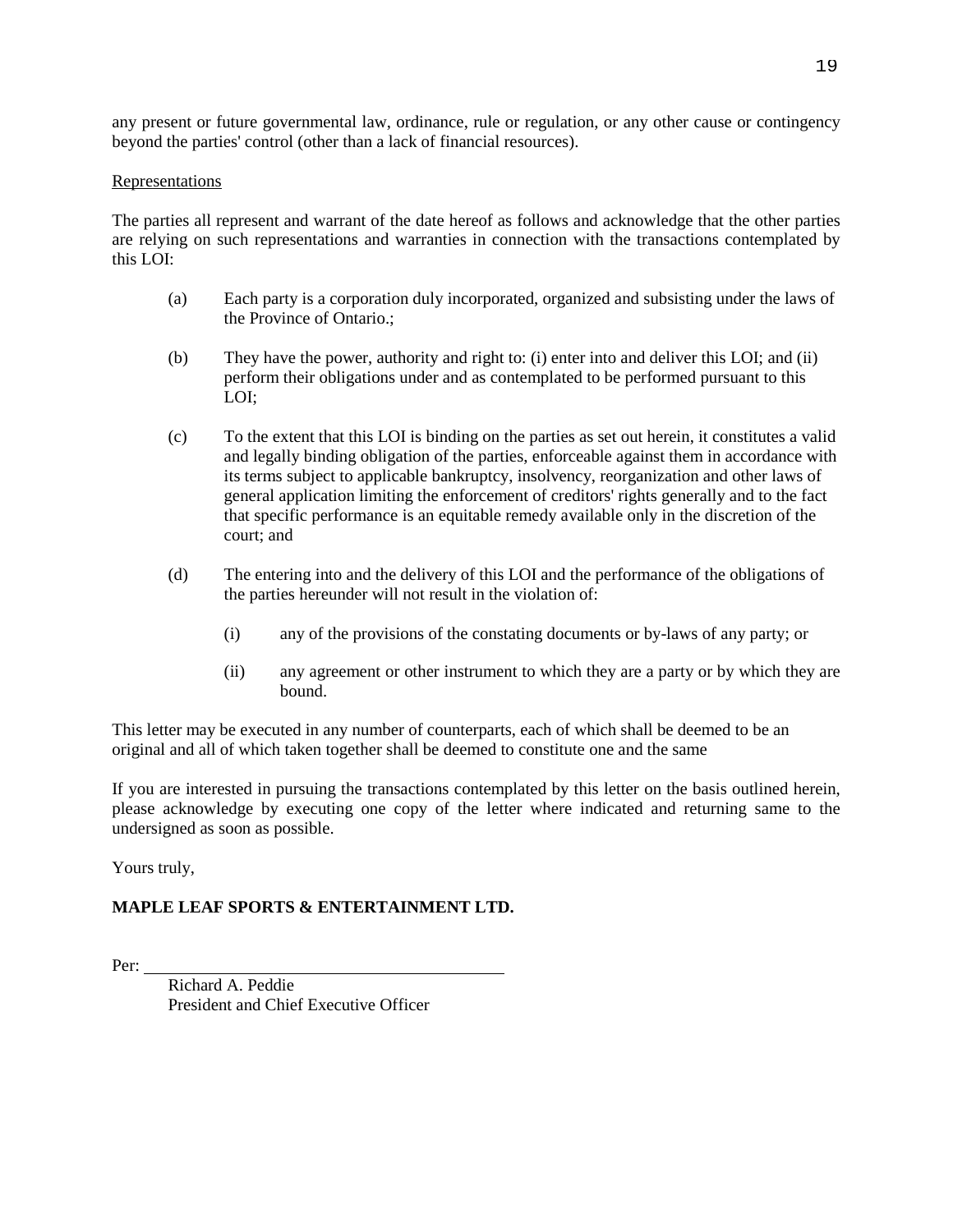### **CITY OF TORONTO**

Per:

 Name: Title:

Per:

 Name: Title:

## **THE BOARD OF GOVERNORS OF EXHIBITION PLACE**

<u> 1989 - Johann Barnett, fransk politik (d. 1989)</u>

Per:

 Name: Title:

Per:

 Name: Title: